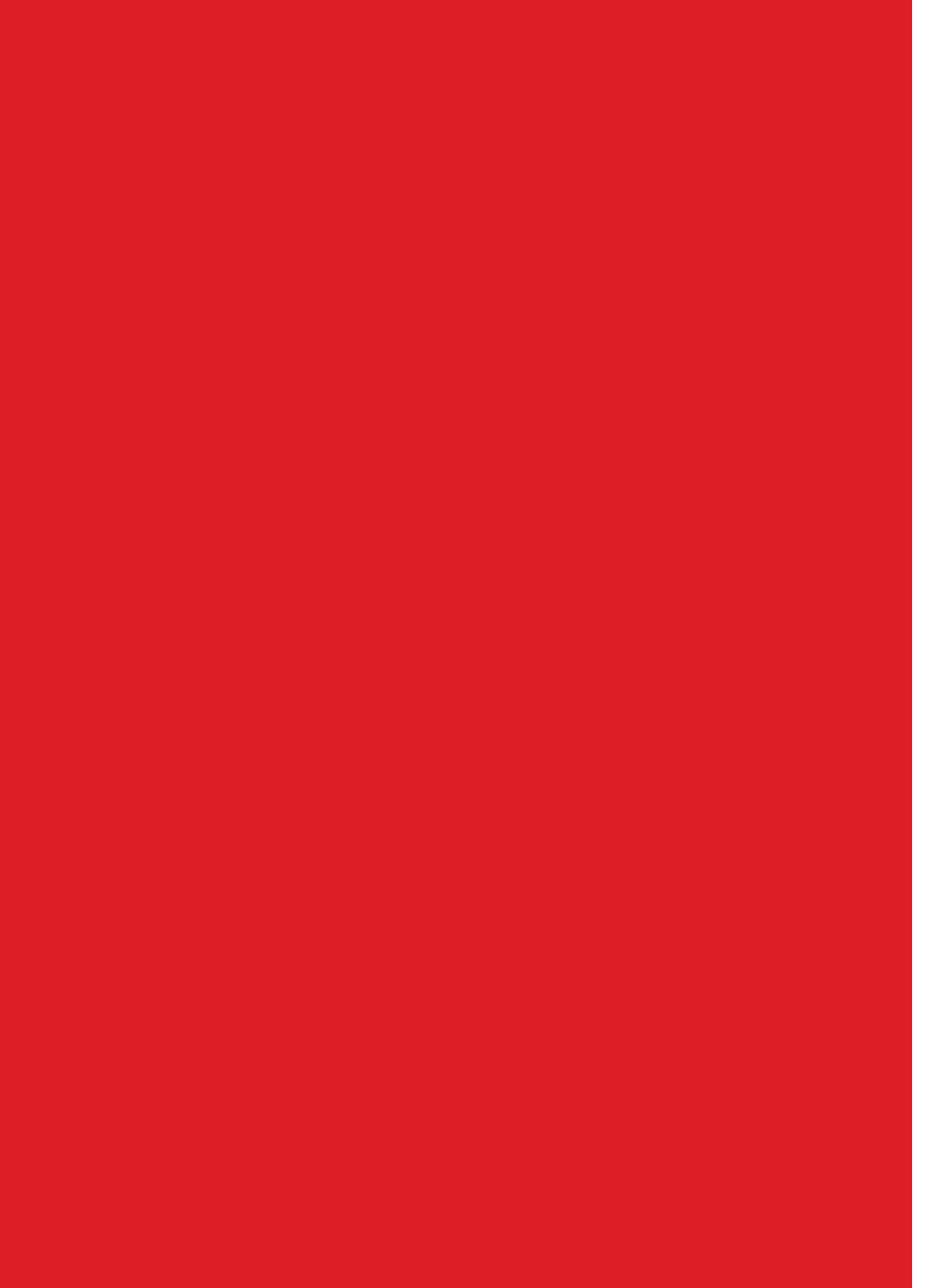| 1 Introduction                                                                                                                                                                                | 3                |
|-----------------------------------------------------------------------------------------------------------------------------------------------------------------------------------------------|------------------|
| 2 Meanings, rationales and approaches to internationalisation<br>2.1 Meanings of internationalisation and globalisation<br>2.2 Rationales for internationalisation<br>2.3 Changing approaches | 5<br>6<br>7<br>8 |
| 3 Assessment of internationalisation strategies,<br>an overview of existing instruments and issues                                                                                            | 10               |
| 4 Lists of Measures or indicators                                                                                                                                                             | 15               |
| 5 Concluding remarks: towards a European Programme Label<br>for internationalisation?                                                                                                         | 18               |
| 6 References                                                                                                                                                                                  | 20               |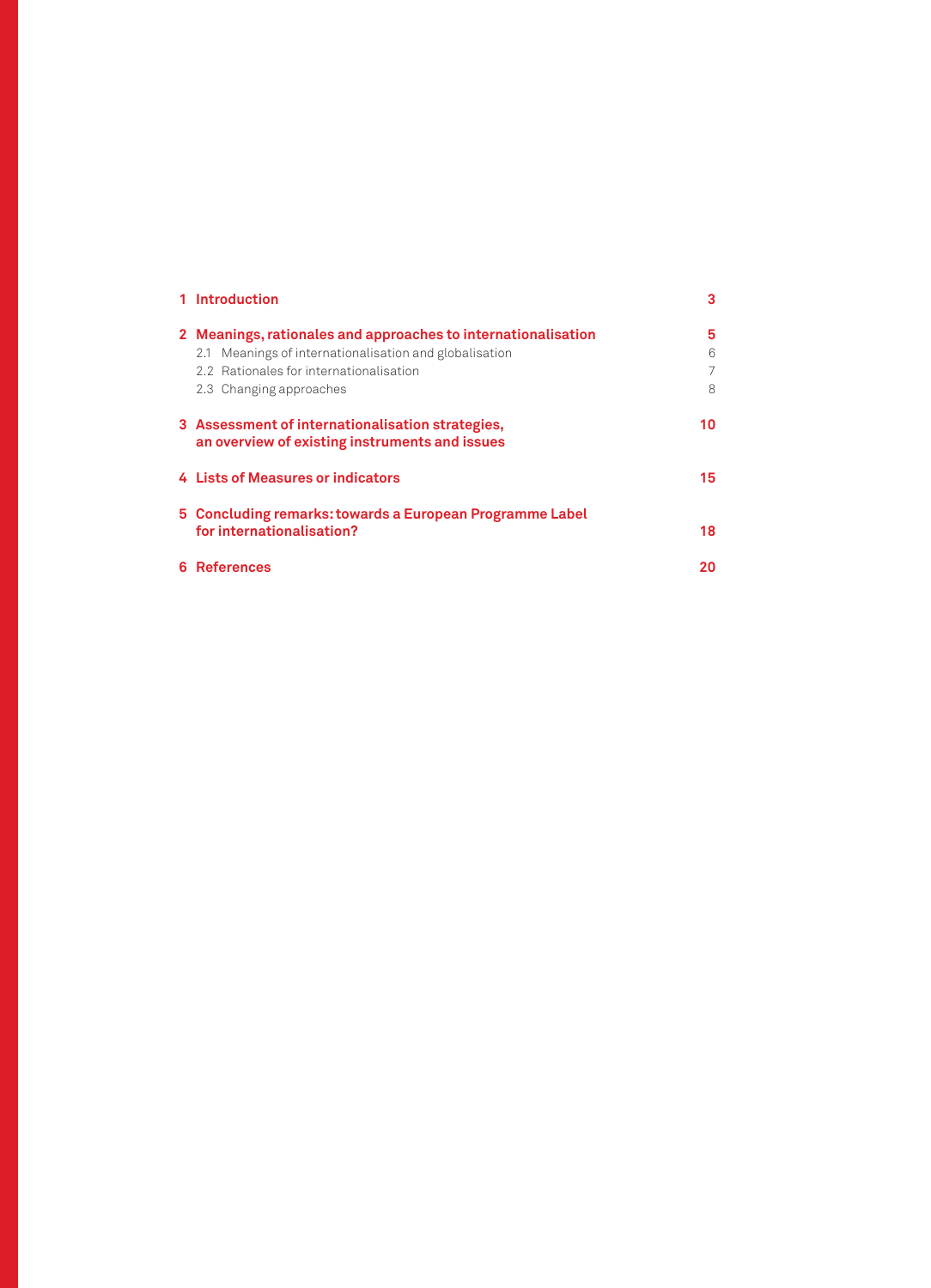# 1 / Introduction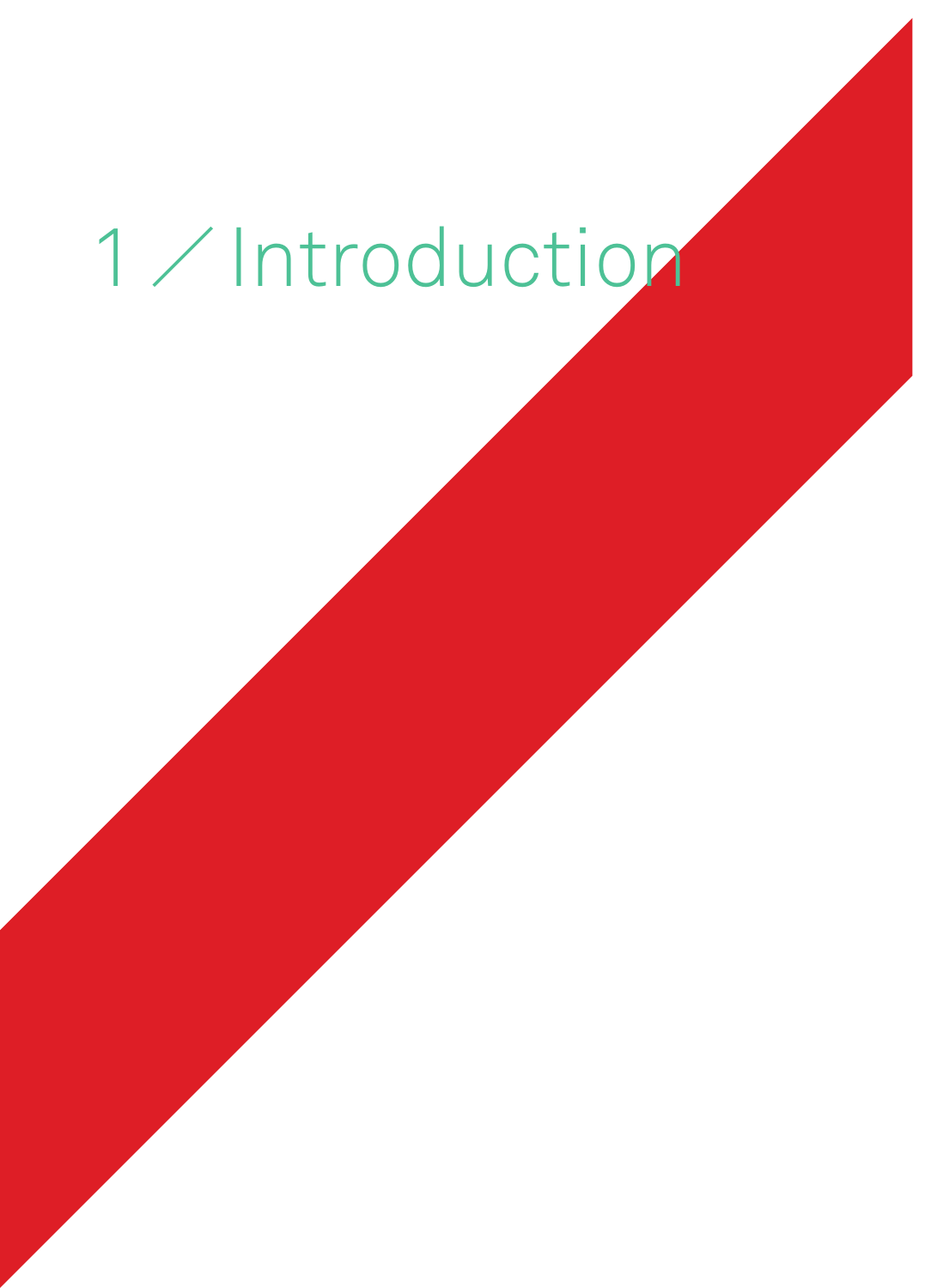## **1 ⁄ Introduction**

Over the past 25 years, the international dimension of higher education in Europe has become more central on the agenda of European and national governments, institutions of higher education and their representative bodies, student organisations and accreditation agencies.

Stimulated in the 1980's by European programmes for cooperation and exchange in education and research, internationalisation over these years has moved from a reactive to a pro-active strategic issue, from added value to mainstream, and also has seen its focus, scope and content evolve substantially. Increasing competition in higher education and the commercialisation and cross-border delivery of higher education, have challenged the value traditionally attached to cooperation: exchanges and partnerships. At the same time, the internationalisation of the curriculum and the teaching and learning process (also referred to as 'internationalisation at home') has become as relevant as the traditional focus on mobility (both degree mobility and mobility as part of your home degree). Internationalisation has become an indicator for quality in higher education, and at the same time there is more debate about the quality of internationalisation itself.

The international dimension and the position of higher education in the global arena are given greater emphasis in international, national and institutional documents and mission statements than ever before. Altbach, Reisberg and Rumbley (2009, 7) in their report to the UNESCO World Conference on Higher Education note that "*Universities have always been affected by international trends and to a certain degree operated within a broader international community of academic institutions, scholars, and research. Yet, 21st century realities have magnified the importance of the global context. The rise of English as the dominant language of scientific communication is unprecedented since Latin dominated the academy in medieval Europe. Information and communications technologies have created a universal means of instantaneous contact and simplified scientific communication. At the same time, these changes have helped to concentrate ownership of publishers, databases, and other key resources in the hands of the strongest universities and some multinational companies, located almost exclusively in the developed world."*

It would be too easy, however, to assume that everything has changed over the past ten years with regard to the internationalisation of higher education, and that this change in Europe is primarily from a more cooperative model to a more competitive model. As Van der Wende (2001, 255) writes: *"Not surprisingly most continental European countries pursue a* 

*cooperative approach to internationalisation, which in terms of international learning and experience is more compatible with the traditional values of academia."*

In a benchmarking exercise on the internationalisation strategies of five European universities, De Wit ( 2005, 2) encountered clear differentiations. *"Striking is the difference between the approaches to internationalisation of three Northern European universities and two Southern European universities with respect to co-operation and competition. Where the two Southern European universities have a traditional cooperative approach, one Northern university has a strong competitive approach and the two Scandinavian universities are moving into the directions of such an approach, although all three mix it with co-operative activities, in particular in the framework of their involvement in the European programmes. These approaches give a more balanced picture to the idea of shifting paradigms for internationalisation from co-operative to competitive, as presented in current debate and study of the international dimension of higher education in Europe."* This was confirmed in a second benchmarking exercise, which involved three other European and four Latin American universities. (De Wit, 2007)

In other words, the changing landscape of internationalisation is not developing in similar ways in higher education throughout Europe and the world as a whole. There are different accents and approaches. Internationalisation strategies are filtered and contextualised by the specific internal context of the university, by the type of university, and how they are embedded nationally. For Norway, Frolich (2008,120) comes to the conclusion that "*Internationalisation in higher education institutions (...) is a case of a match between the inherently international character of academic activities and external demands and changing environments."*

But in a comparative study on internationalisation strategies in Europe, Frolich and Vega (2005, 169-170) observe also that *"the internationalisation of higher education is a complex, multidimensional and often fragmented process. The factors that foster or impede internationalisation activities developed at an institutional level cannot be viewed only in the national and international context. There are influences deeply rooted in the normative and cultural insights, such as history and culture; academic disciplines and subjects; the higher education institution's profiles and individual initiatives; national policies; regulatory frameworks; finance; European challenges and opportunities; and globalisation."*

**>**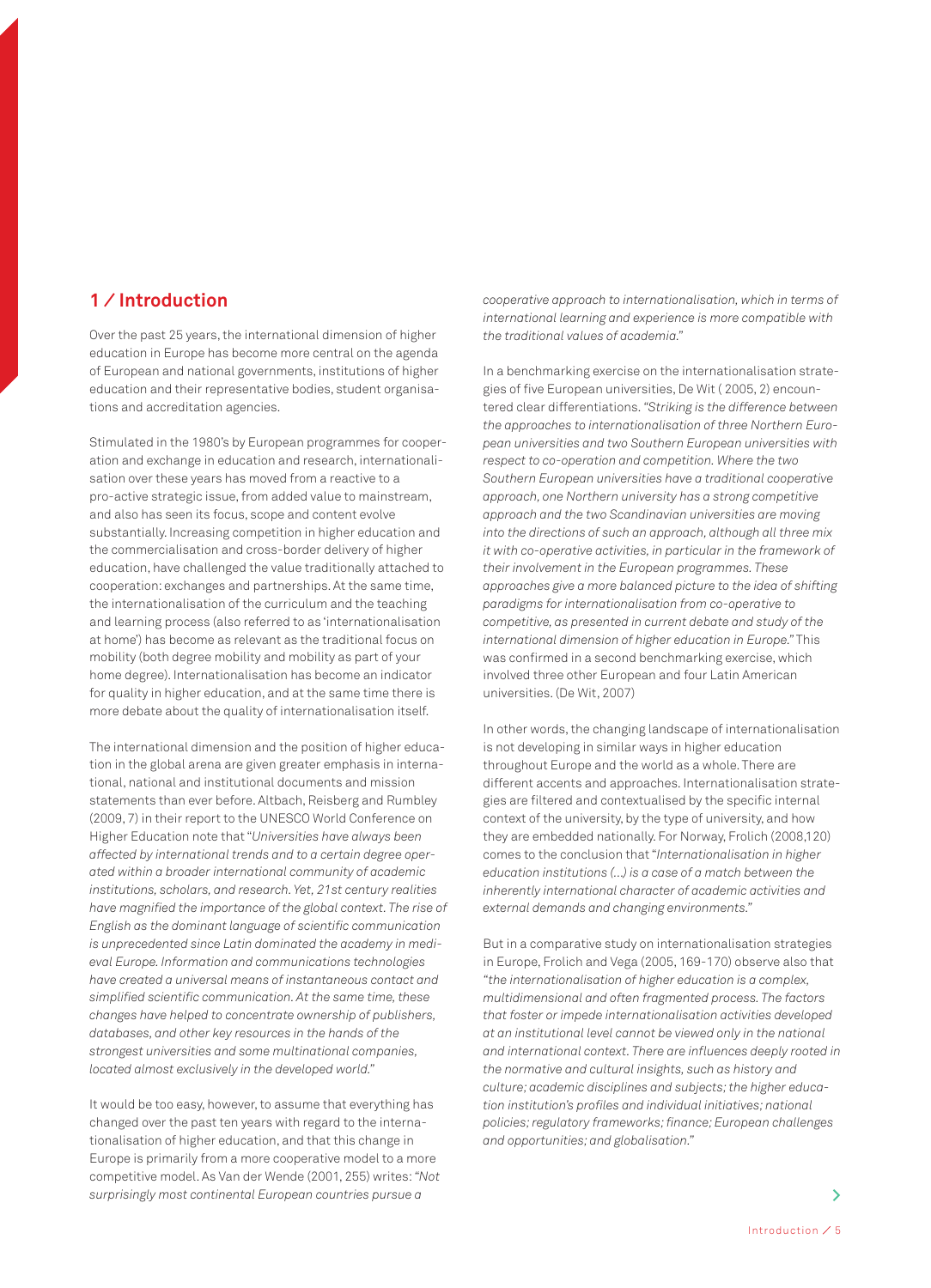Internationalisation strategies are shaped at the programme level by the different relationship these programmes have to the market and society.

An internationalisation strategy can be substantially different for a teacher training programme than for a school of dentistry or a business school.

And as a result of the Bologna Process more and more internationalisation strategies may be different by level: PhD, master and bachelor. Joris (2009) states with reference to developing a list of measures or indicators for quality assessment of internationalisation for Flemish institutions of higher education that different institutions make different policy choices, are differently organized, are of different types and work in different contexts.

The growing importance of internationalisation in higher education on the one hand and the diversity in rationales, approaches and strategies of institutions and programmes on the other hand, call for an assessment of the quality of internationalisation at the programme and the institutional level and the realisation a system of certifications as to define the progress and status of the internationalisation at the programme and institutional level.

In this paper we propose such a system, placed within the context of meanings (what do we mean with internationalisation in higher education), rationales (why do we internationalise) and approaches (what is the focus and approach) to internationalisation, differentiations between type of programmes and institutions, different levels and different disciplines, and existing instruments for assessment and benchmarking of internationalisation.

The rationale for a system of certificates for internationalisation is described by a Flemish Working Group, which observed that too much already has been said about the why of internationalisation of Flemish higher education but too little about the how and about the quality indicators to be used. According to them important questions about visibility, transparency, focus and demonstrated quality still are not answered, and that is why they look for instruments to do so. (Joris, 2009 )

Deardorff, Pysarchik and Yun (2009) state: *"with globalisation driving the demand for global-ready graduates, it becomes crucial for administrators to assess these outcomes of internationalisation to determine exactly what our students are learning through these efforts and how effective our programmes are in achieving the stated learning outcomes."*

In this paper an overview is given of the debate on quality and benchmarking of internationalisation of higher education, in the context of the initiative of the Accreditation Organisation of the Netherlands and Flanders (NVAO) to start in 2010 a pilot scheme among 21 Dutch and Flemish degree programmes to assess their level of internationalisation, a pilot that is seen as the foundation for the development of a European label 'distinctive (quality) feature for internationalisation'.

The following topics will be addressed in this paper. What do we mean with internationalisation, in particular in the context of increasing globalisation of our societies and the development of a global knowledge economy? What rationales for and approaches of internationalisation of higher education can be identified? What experience already exists with assessment and benchmarking of quality assurance of internationalisation? What lessons can be learned from these experiences, and what are important aspects to keep in mind when implementing such a label?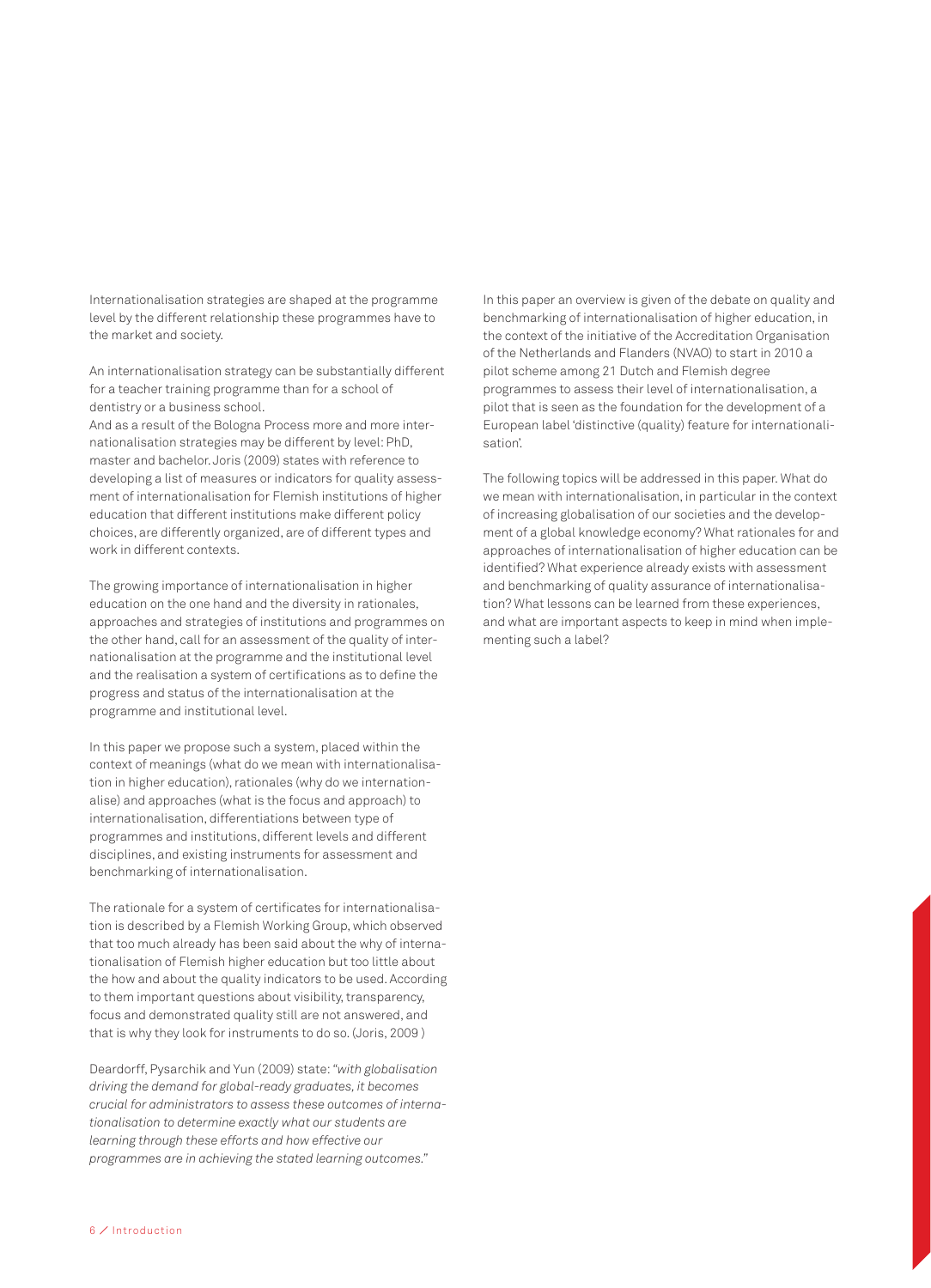## 2 ⁄ Meanings, rationales and approaches to internationalisation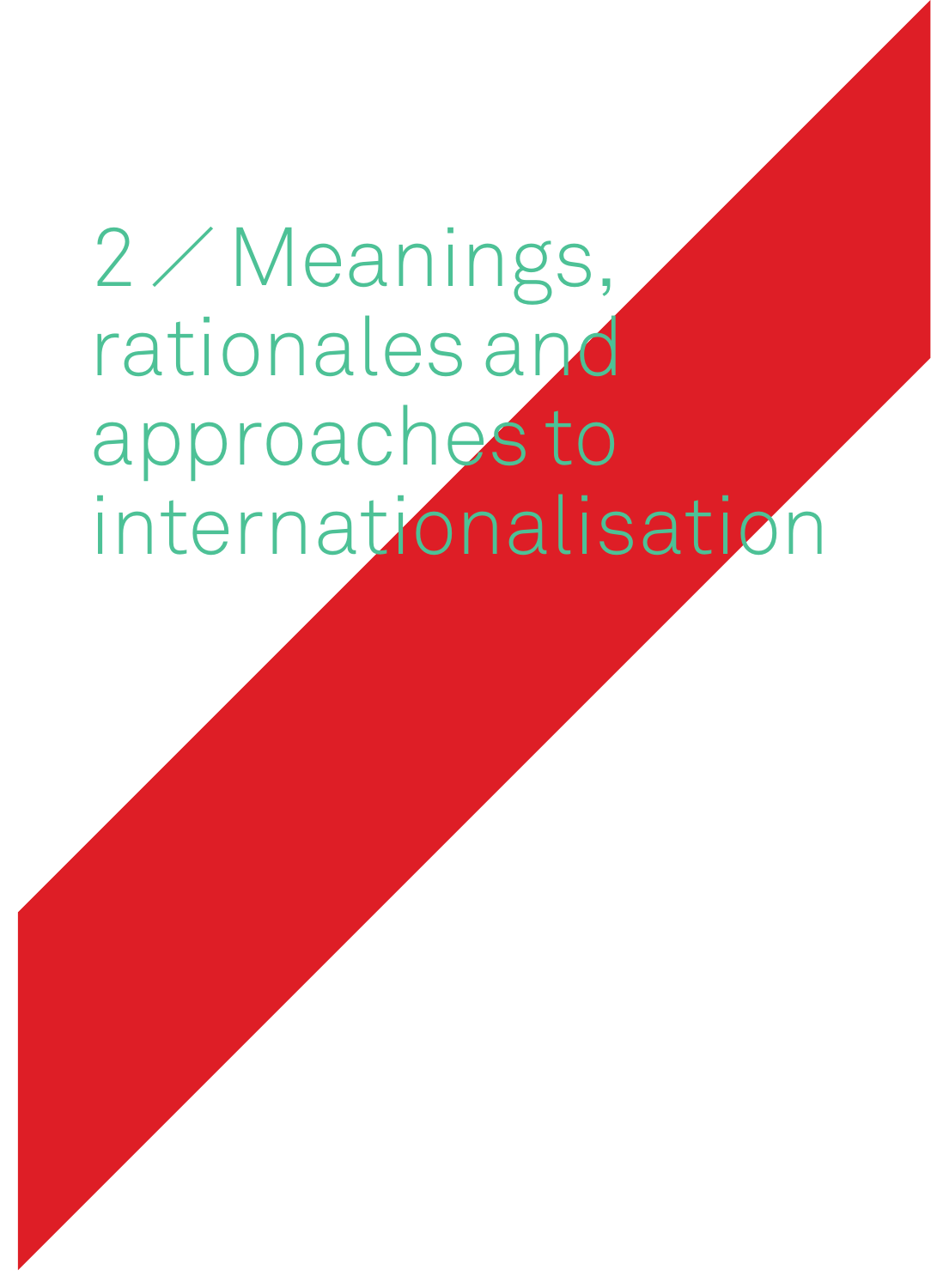## **2 ⁄ Meanings, rationales and approaches to internationalisation**

The changing dynamics in internationalisation of higher education reflect themselves both in the meaning of internationalisation and globalisation, its rationales and the approaches to internationalisation by the different stakeholders.

### 2.1⁄ Meanings of internationalisation and globalisation

What do we mean by the internationalisation of higher education? First of all, we have to recognize, that there have always been many different terms used in connection to internationalisation of higher education. (De Wit, 2002,109-116; Knight, 2008, 19-22) In literature and in practice of internationalisation of higher education, it is still quite common to use terms which only address a small part of internationalisation and/or emphasize a specific rationale for internationalisation. Most of the terms used are either curriculum related: international studies, global studies, multicultural education, intercultural education, peace education, etc., or mobility related: study abroad, education abroad, academic mobility, etc.

Over the past ten years one can note a whole new group of terms emerging which were not actively present before in the debate about internationalisation of higher education. These are much more related to the cross-border delivery of education and are a consequence of the impact of globalisation of society on higher education: borderless education, education across borders, global education, offshore education and international trade of educational services.

In 2002, De Wit (2002, 14) stated that *"as the international dimension of higher education gains more attention and recognition, people tend to use it in the way that best suits their purpose."* This is even more the case now in view of this further proliferation of activities and terms.

The most commonly used definition of what we mean by internationalisation at the institutional level is the one by Jane Knight from 1994 (2008, 19) : *"a process of integrating an international and cultural dimension into the teaching, research and service functions of the institution."* 

Since she developed this definition in the early nineties, internationalisation of higher education has evolved. *"Internationalisation is changing the world of higher education, and globalization is changing the world of internationalisation,"* as Knight (2008,1) puts it. The debate about globalisation and

internationalisation and the recent, rapid evolution of crossborder activities in higher education have strengthened the tendency to explain and define internationalisation of higher education in connection to a specific rationale or purpose. In the past 'international education' was the most frequently used term synonymous to internationalisation of education, more recently 'globalisation' has come more commonly used as a term related to or even synonym of internationalisation.

Scott (2006, 14) observes that both internationalisation and globalisation are complex phenomena with many strands, and concludes that *"the distinction between internationalisation and globalisation, although suggestive, cannot be regarded as categorical. They overlap, and are intertwined, in all kinds of ways."*

Teichler (2004, 22-23) notes that *"globalisation initially seemed to be defined as the totality of substantial changes in the context and inner life of higher education, related to growing interrelationships between different parts of the world whereby national borders are blurred or even seem to vanish."*  But according to him, in recent years the term 'globalisation' is substituted for internationalisation in the public debate on higher education, resulting at the same time in a shift of meanings: *"the term tends to be used for any supra-regional phenomenon related top higher education ( ) and/or anything on a global scale related to higher education characterised by market and competition."*

Altbach, Reisberg and Rumbley (2009, 7) state that *"Globalization, a key reality in the 21st century, has already profoundly influenced higher education.(...) We define globalization as the reality shaped by an increasingly integrated world economy, new information and communications technology, the emergence of an international knowledge network, the role of the English language, and other forces beyond the control of academic institutions(...). Internationalisation is defined as the variety of policies and programs that universities and governments implement to respond to globalization."*

Knight (2008, 3) acknowledges the need for constant updating of the meaning of internationalisation of higher education, as *"the international dimension of higher education has been steadily increasing in importance, scope, and complexity."* As new realities and challenges of the current environment she mentions globalisation and the emergence of the knowledge economy, regionalisation, information and communication technologies, new providers, alternate funding sources, borderless issues, lifelong learning, and the growth in the numbers and diversity of actors.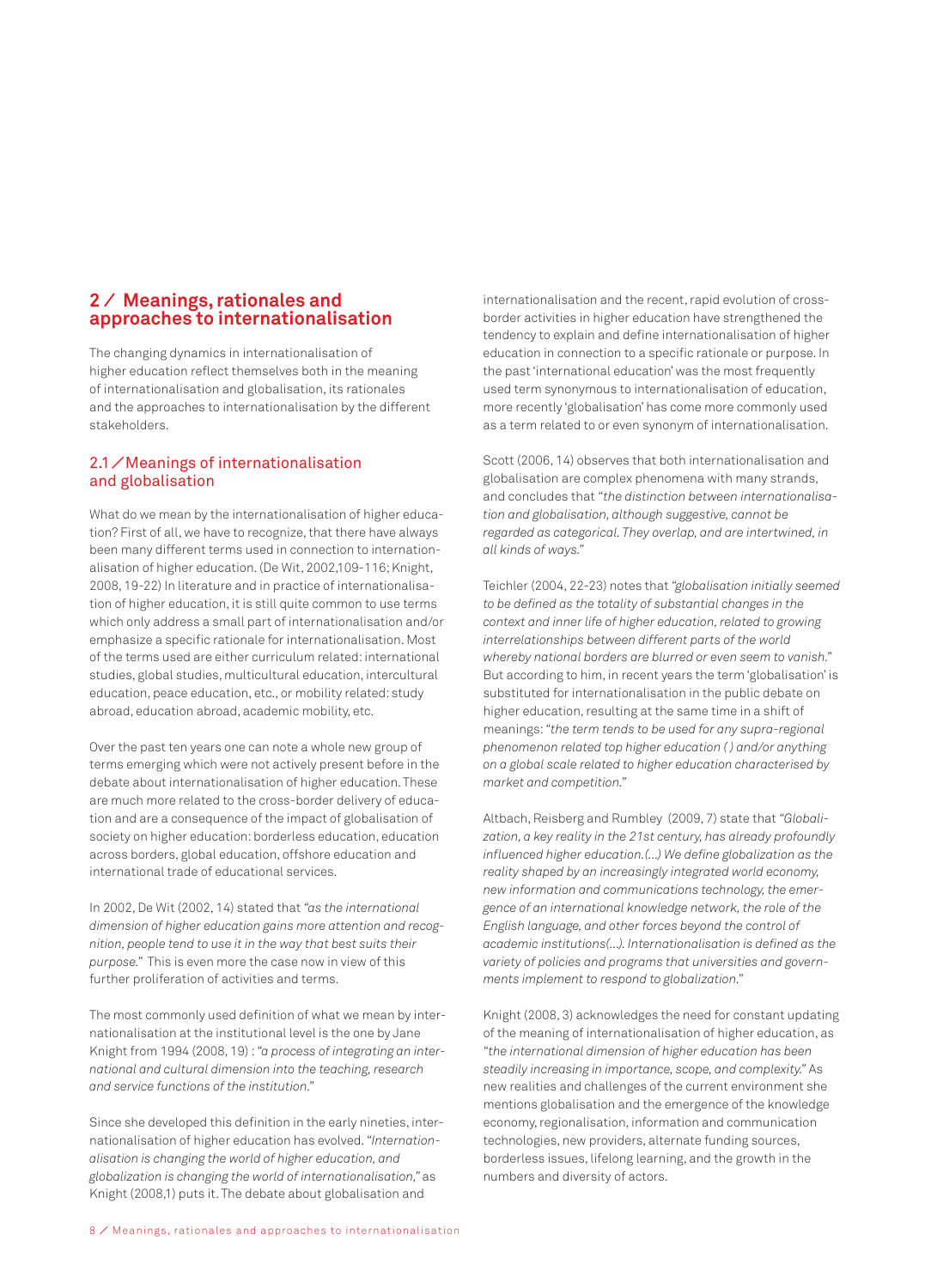Therefore, a new definition is proposed by Knight (ibid, 21), which acknowledges both levels and the need to address the relationship and integrity between them: *"the process of integrating an international, intercultural or global dimension into the purpose, functions or delivery of post-secondary education."* She (ibid, 22-24) also states that you can see now basically two components evolving in the internationalisation of higher education. One is *internationalisation at home* – activities that help students to develop international understanding and intercultural skills.

So it is much more curriculum-oriented: preparing your students to be active in a much more globalised world. Activities under this at home dimension are: curriculum and programmes, teaching and learning processes, extra-curricular activities, liaison with local cultural/ethnic groups, and research and scholarly activities. And the second movement is that of *internationalisation abroad*, including all forms of education across borders: mobility of students and faculty, and mobility of projects, programs and providers. These components have not to be seen as mutual exclusive but are intertwined in the policies and programmes.

## 2.2⁄ Rationales for internationalisation

When we talk about internationalisation, it is important to distinguish the question of why we are internationalising higher education, from what we mean by internationalisation. Many documents, policy papers and books refer to internationalisation, but do not define the why. And in much literature meanings and rationales are confused, in the sense that often a rationale for internationalisation is presented as a definition of internationalisation.

Literature (De Wit, 2002, 83-102) identifies four broad categories of rationales for internationalisation: Political rationales, economic rationales, social and cultural rationales and academic rationales.

Political rationales such as foreign policy, national security, technical assistance, peace and mutual understanding, national and regional identity, have been very important, in particular after the Second World War, and in the Cold War period, when they were very dominant in the internationalisation of higher education. After 9/11/2001 national security has regained importance.

The second group, economic rationales, including growth and competitiveness, national educational demand, labour market, financial incentives, have come more to the forefront in present-day globalization of our economies.

The third group of rationales are the social and cultural rationales. The cultural rationale has to do much more with the role that universities and their research and teaching can play in creating an intercultural understanding and an intercultural competence for the students and for the faculty and in their research. And the social rationale has to do with the fact that the individual, the student, and the academic, by being in an international environment, become less provincial. As mentioned before, there is concern that the role of universities in social and cultural cohesion is under pressure these days.

The last group are the academic rationales: developing an international and intercultural dimension in your research, teaching and services, extension of the academic horizon, institution building, profile and status, the improvement of the quality, and international academic standards. Among these, profile and status, as expressed in the growing importance of international rankings, seem to become more dominant.

It is clear that there are different rationales for the internationalisation of higher education. These are not mutually exclusive, may be different in importance by country and region, and can change in dominance over time. In the present time, the economic rationales are considered to be more dominant than the other three, and in connection to these, academic rationales such as strategic alliances, status and profile are also becoming more dominant.

Knight ( 2008, 25) speaks of emerging rationales at the national level such as human resource development, strategic alliances, income generation/commercial trade, nation building, and social/cultural development and mutual understanding; and at the institutional level: international branding and profile, quality enhancement/international standards, income generation, student and staff development, strategic alliances and knowledge production.

Several authors like Teichler (2004) mention a growing emphasis on marketisation, competition and management. Reinalda and Kulesza (2005, 99) note that *"since the end of the last century, a shift in higher education has taken place from the public to the private domain, parallel to an increase in international trade in education services (…) These developments enhance the significance of the education market as an international institution, but also contribute to changing the structure of that market. In doing so, an increase in worldwide competition is being revealed."* 

Nimes and Hellsten (2005, 1) observe that internationalisation of higher education tends to have been too much identified in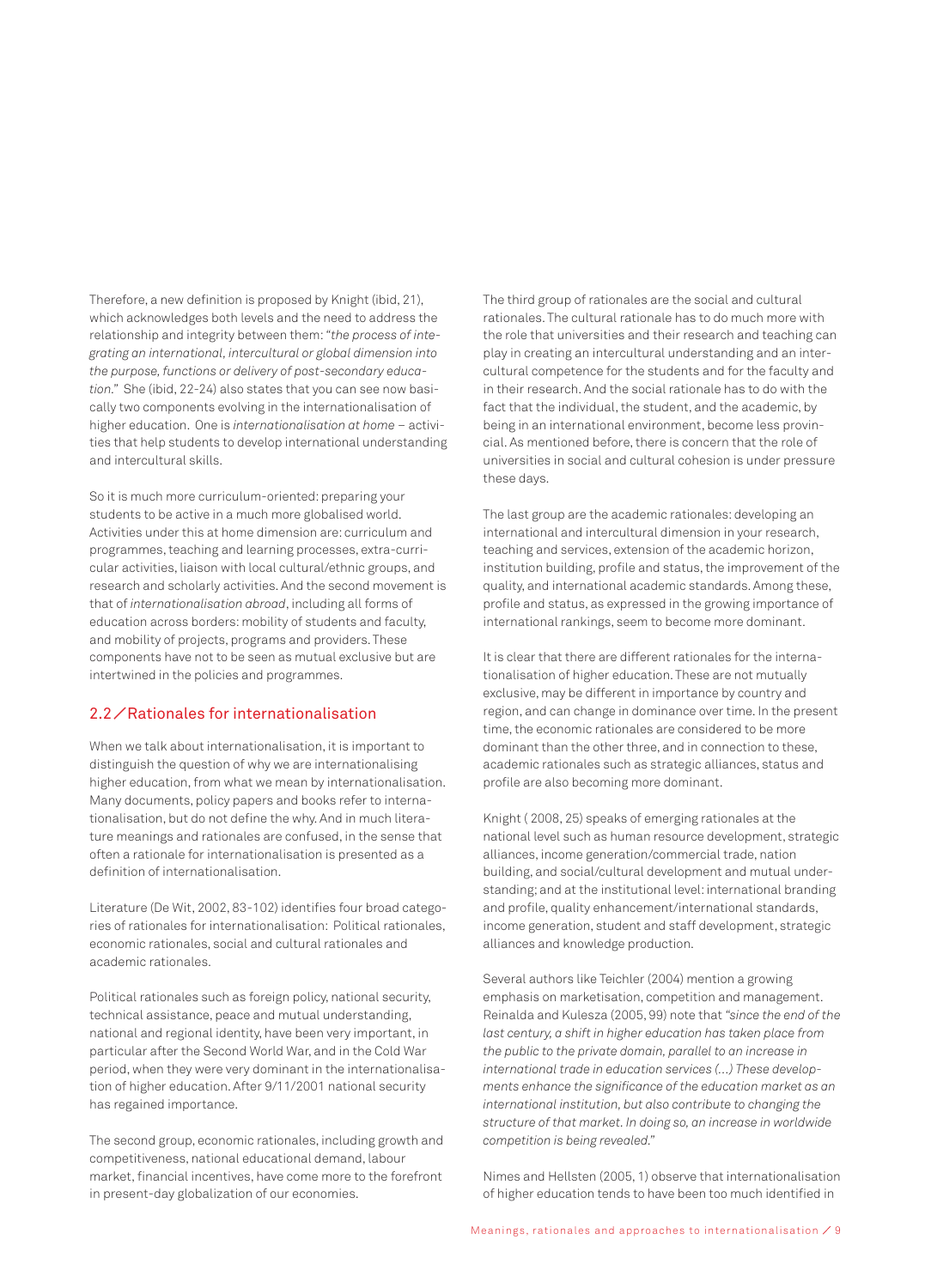the past with positive opportunities: *"Under internationalisation, the world is our oyster, or perhaps, our garden, in which we sow the seeds from the fruits of our academic labours: powerful knowledges, proven (best) practices, and established systems of scholarship, administration and inquiry."* They (ibid, 14) look "*to trouble such unproblematized notions and to provide more critical readings and explorations of the process."* They call for *"review, renewal and critical insight into current practices of internationalisation."*

All these authors have a strong inclination to call for more attention to social cohesion and to the public role of higher education as an alternative force to the growing emphasis on competition, markets and entrepreneurialism in higher education.

Brandenburg and De Wit (2010) in a provocative essay 'The end of Internationalisation' state that there is a tendency to *see "internationalization as "good" and globalization as "evil". Internationalization is claimed to be the last stand for humanistic ideas against the world of pure economic benefits allegedly represented by the term globalization. Alas, this constructed antagonism between internationalisation and globalization ignores the fact that activities that are more related to the concept of globalization (higher education as a tradable commodity) are increasingly executed under the flag of internationalisation"*

### 2.3⁄ Changing approaches

In the course of history we can identify different institutional approaches to internationalisation (De Wit, 2002, 116-118): the activity approach which describes internationalisation in terms of categories or types of activity; the rationale approach which defines internationalisation in terms of its purposes or intended outcomes; the competency approach which describes internationalisation in terms of developing new skills, attitudes, and knowledge in students, faculty, and staff; and the process approach which frames internationalisation as a process that integrates an international dimension or perspective into the major functions of the institution.

The first three approaches, in particular the activity approach, are most common to internationalisation. Given the growing importance of internationalisation in higher education one would have assumed that this would result in a development into a more process approach to internationalisation.

This appeared true for the situation in Europe, where one could observe in the late nineties a trend towards mainstreaming internationalisation, as well as initiatives in the United States of America to promote internationalisation of the campus by organisations like the American Council on Education and by NAFSA.

Also, competencies became more important factors in the discussion on internationalisation, with the increased focus on the internationalisation of the curriculum and teaching and learning process, *i.e.* the internationalisation at home movement. Rationale approaches, with economic and political rationales driving internationalisation at the (inter)national and the institutional level, can also be identified.

Rationales are different over time and by country/region, they are not mutually exclusive, and they lead to different approaches and policies. Currently, changes are taking place at a rapid pace in different parts of the world and rationales become more and more interconnected.

The changing landscape of international higher education as a consequence of the globalisation of our societies and economies is manifest in many ways: increasing competition for international students and academics, growth of cross-border delivery of programmes and emergence of international for profit providers in higher education, the changing position of countries like India and China in the world economy and in the higher education arena. They are all realities and their impact cannot be ignored.

In Europe but also elsewhere, in national and institutional strategies and approaches to internationalisation, mobility either as part of the home degree or for a full degree abroad has been dominant until the end of the century. In the United Kingdom this has been the case for full degree incoming mobility, in other countries like Greece and Turkey for outgoing degree mobility, and in other European countries for mobility as part of the home degree: exchanges and participation in European programmes, in particular Socrates/Erasmus. In the Communiqué of the Conference of European Ministers Responsible for Higher Education, Leuven (28-29 April 2009, point 18) on the Bologna Process, there is an ongoing strong emphasis on the importance of mobility: *"in 2020, at least 20% of those graduating in the European Higher Education Area should have had a study or training abroad."*

In the past decade though a gradual shift can be observed where mobility becomes more one of the instruments and elements of internationalisation. Under the impetus of the 'internationalisation at home movement' the attention has become more focused on the internationalisation of the curriculum and the teaching and learning process: how can we prepare our students – being national or foreign – for a future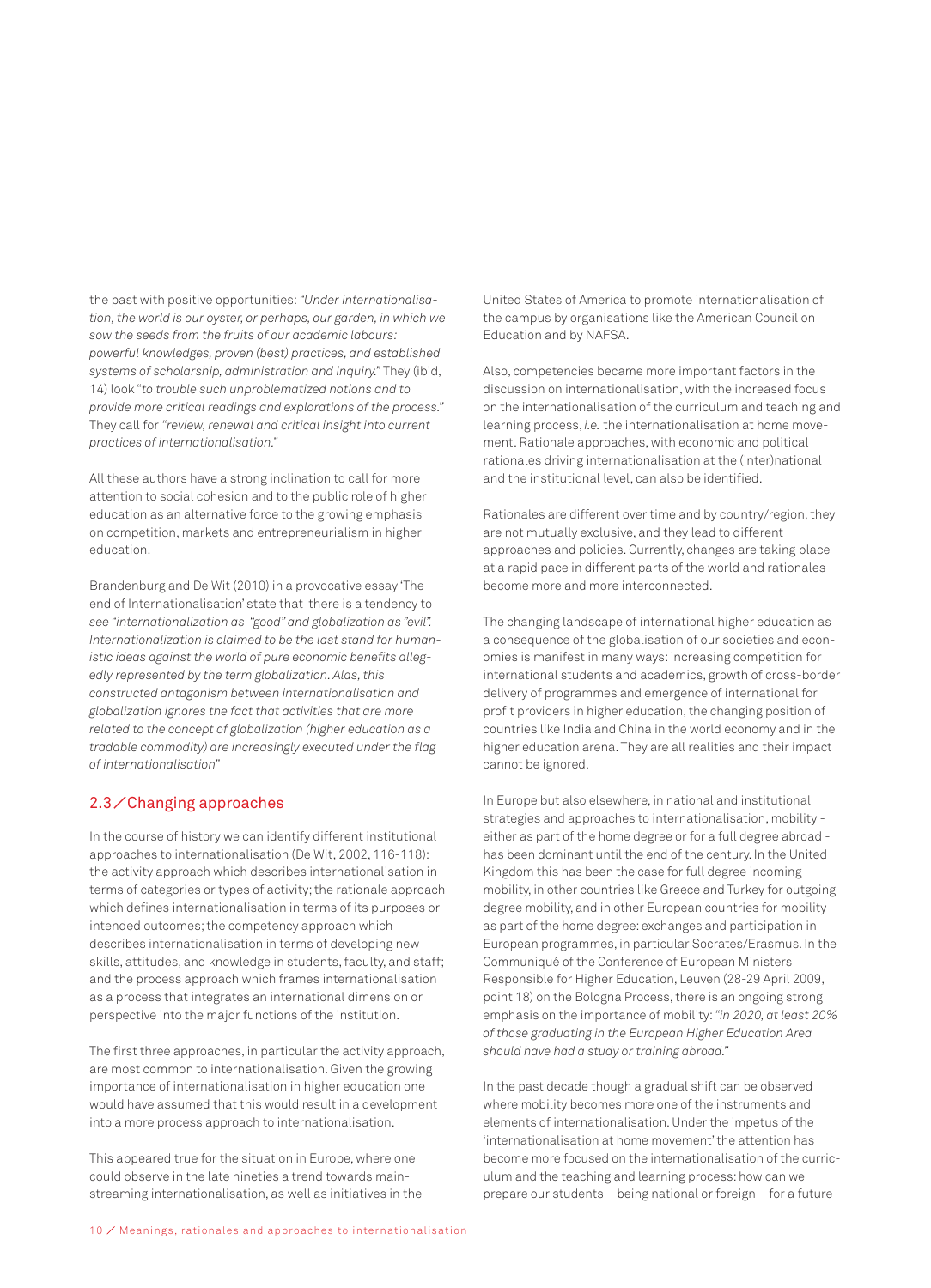career and life in an increasingly interconnected knowledge economy and society. Mobility is in that approach no longer an objective in itself but one of the ways how to reach this; and international becomes more interconnected with intercultural, where crossing borders is no longer an absolute must but only a plus to get an international and intercultural experience.

That experience can also be reached by an international/intercultural classroom setting, in an international company or organisation and/or an intercultural social environment (for instance a internationally/ culturally diverse neighbourhood). Brandenburg and de Wit (2010) phrase it as follows: "*Gradually, the why and what have been taken over by the how and instruments of internationalization have become the main objective: more exchange, more degree mobility, and more recruitment."*

In this context also the recent initiative by the American Council on Education to bridge the current divide between internationalisation and multicultural education is important. While they are distinct, Christa Olson et all ACE, 2007) wrote that *"one should not be subsumed into the other (…) the two areas have much they can substantively contribute to each other. Indeed, neither area is complete without consideration of what the other brings to bear in terms of understanding and living effectively with difference."*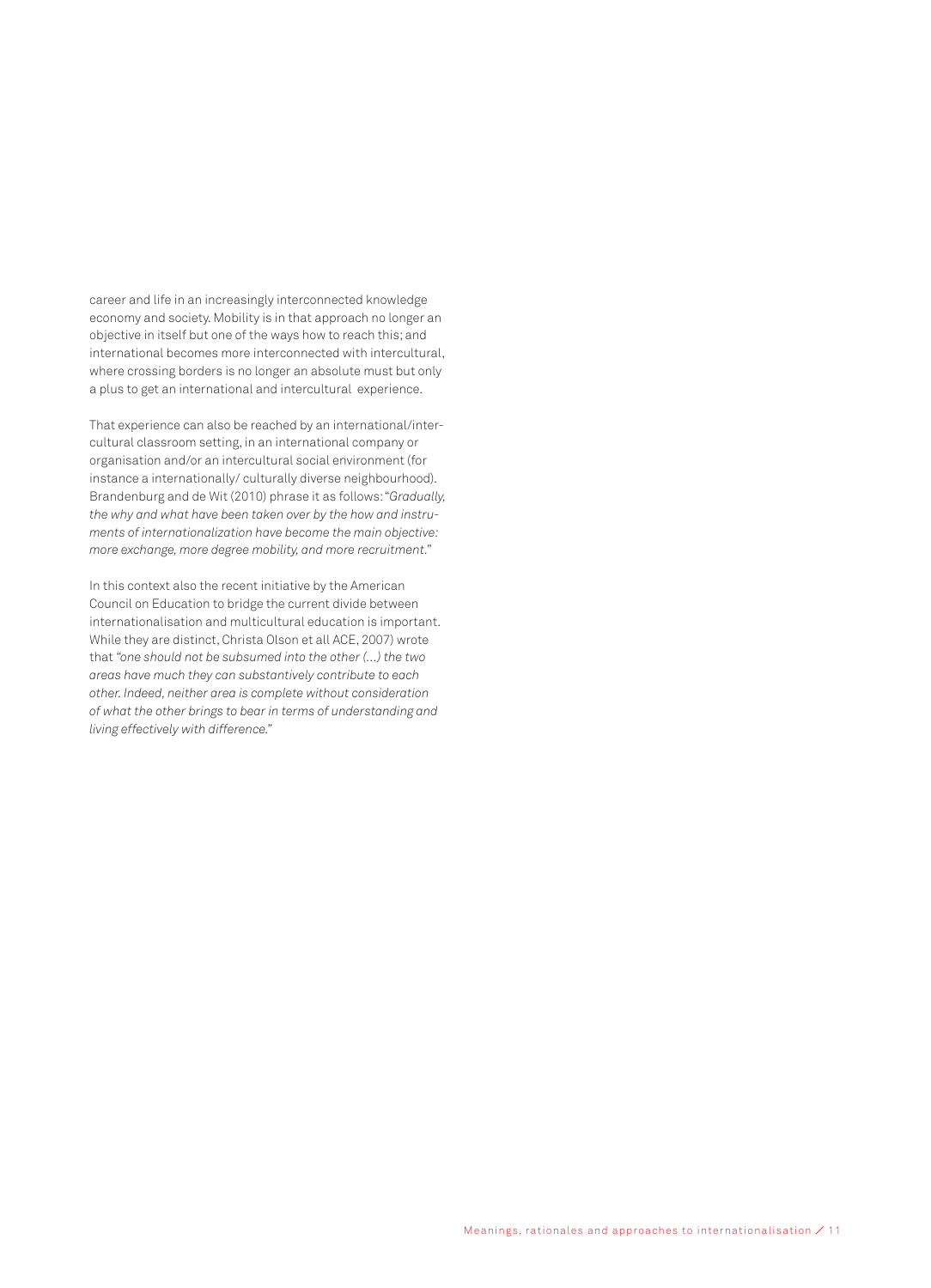3⁄ Assessment of internationalisation strategies, an overview of existing instruments and issues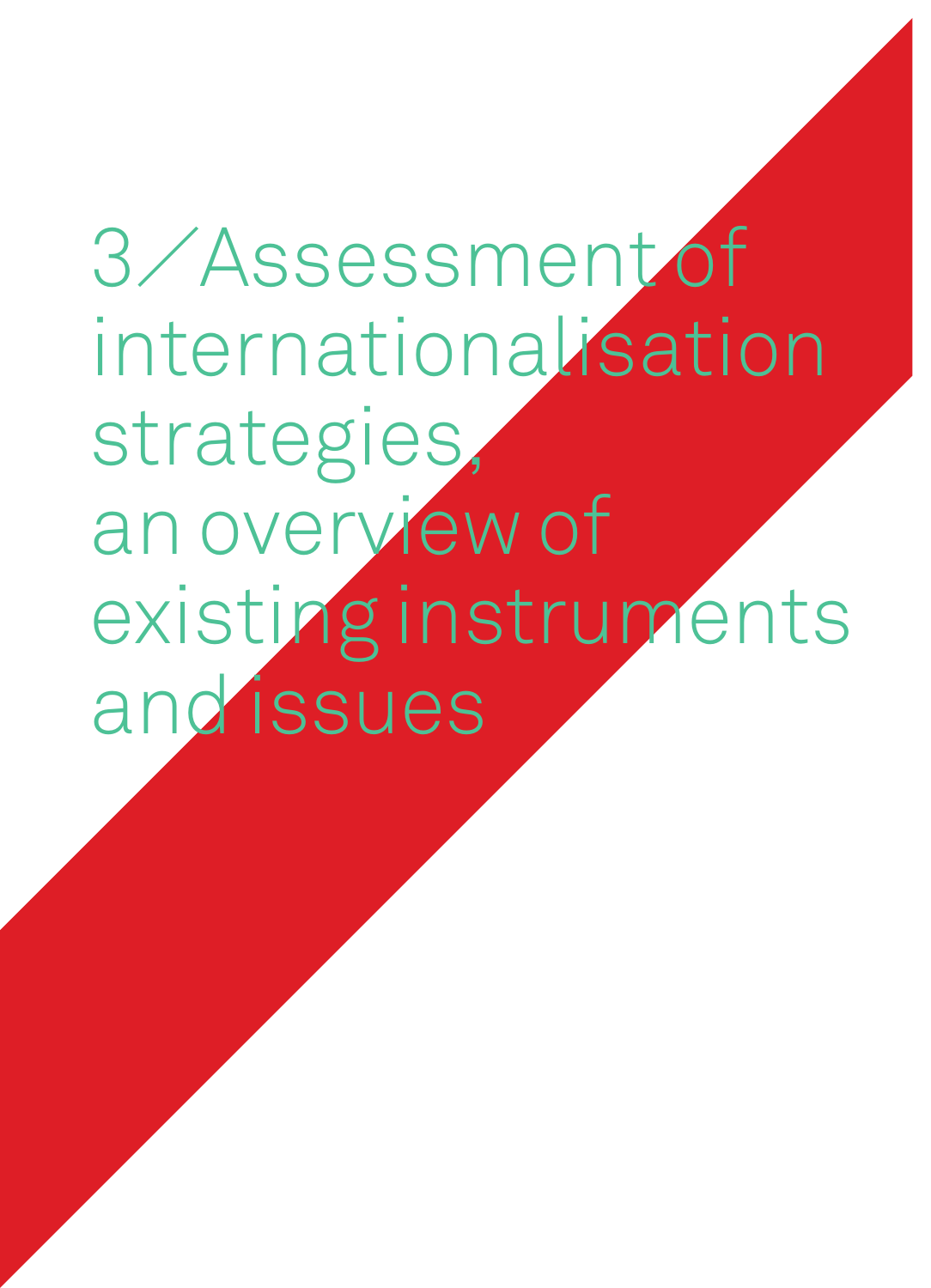### **3⁄ Assessment of internationalisation strategies, an overview of existing instruments and issues**

In 1999, the OECD published a book edited by Jane Knight and Hans de Wit with the title *Quality and Internationalisation in Higher Education*, where an instrument and guidelines were provided for assessing internationalisation strategies based on a number of pilot reviews in institutions in different parts of the world. Two issues were considered at that time relevant: the question of the added value that internationalisation contributes to higher education, and the quality of the internationalisation strategies itself. (see also Knight, 2008, 40).

Ten years later, in 2009, EAIE publishes an Occasional Paper edited by De Wit with contributions around the theme: *Measuring the success of what we do*. In the introduction, it is stated that this is becoming an increasingly urgent item on the agenda as professionals in internationalisation. The international ranking of higher education institutions is a widely debated example of how measurement has started to influence our profession in a way that differs from the past. The call for accountability by students, faculty, deans, the management of higher education institutions and national governments, as well as the call for quality assurance, is an important issue on the agenda of higher education, in general, and this includes the internationalisation process, programmes and projects. Accreditation, ranking, certification, auditing, and benchmarking have become key items on the international higher education agenda.

Some important questions that are relevant in addressing the issue of assessment of internationalisation are:

- > How do we measure what we do?
- > What do we measure?
- What indicators do we use for assessment?
- > Do we assess processes or activities?
- Do we carry out assessments with a view to improving the quality of our own process and activities or do we assess the contribution made by internationalisation to the improvement of the overall quality of higher education?
- > Do we use a quantitative and/or a qualitative approach to measurement?
- > Which instruments do we use, *ex post* or *ex ante* measurements, indicators, benchmarking, best practices, quality review, accreditation, certification, audits or rankings?
- > Are we focussing on inputs, outputs and/or outcomes?

Several initiatives to develop tools and instruments for measuring internationalisation have been taken in different countries over the past years, following the 'Internationalisation

Quality Review Process' of 1999, as the following overview of initiatives shows (an updated version of de Wit, 2009).

#### *Outside of Europe*

- 1. The Association of Commonwealth Universities (ACU) ran The ACU University Management Benchmarking Programme for the first time in 1996, primarily, but not exclusively, for Commonwealth universities. Both in 1998 and 2008, internationalisation has been one of the themes of ACU's benchmarking exercise. The ACU Benchmarking Programme helps to identify areas for change and assists in setting targets for improvement and identifying techniques for managing change. The Programme focuses on the effectiveness of university-wide processes and policies rather than narrow departmental functions. It enables members to learn from each other's experience of difficulties and successes across international boundaries. For a more detailed description of the ACU Benchmarking Programme and the methodology used, see www.acu.ac.uk under benchmarking.
- 2. Another initiative is the project set up by the American Council on Education, known as "Internationalizing the Campus". Its *User's Guide* was published in 2003. http://www.acenet.edu
- 3. The Association of International Educators NAFSA has a project entitled "Accessing Best Practices in Internationalisation" (ABPI). NAFSA has published an annual report entitled *Internationalizing the Campus: Profiles of Success at Colleges and Universities* since 2003. Each year, this publication profiles colleges and universities, highlighting best practices in various aspects of internationalisation. www.nafsa.org/knowledge\_community\_network.sec/ itc\_matrix
- 4. The Forum on Education Abroad published *A Guide to Outcomes Assessment in Education Abroad* in 2007, edited by Mell C. Bolen.
- 5. Also in Japan, the discussion on assessing the internationalisation of Japanese universities is under way, as part of national initiatives to enhance the internationalisation of Japanese higher education. See, for instance, Furushiro, N. (Project Leader) (2006) Developing Evaluation Criteria to Assess the Internationalisation of Universities. Final Report Grant-in-Aid for Scientific Research, Japan: Osaka University.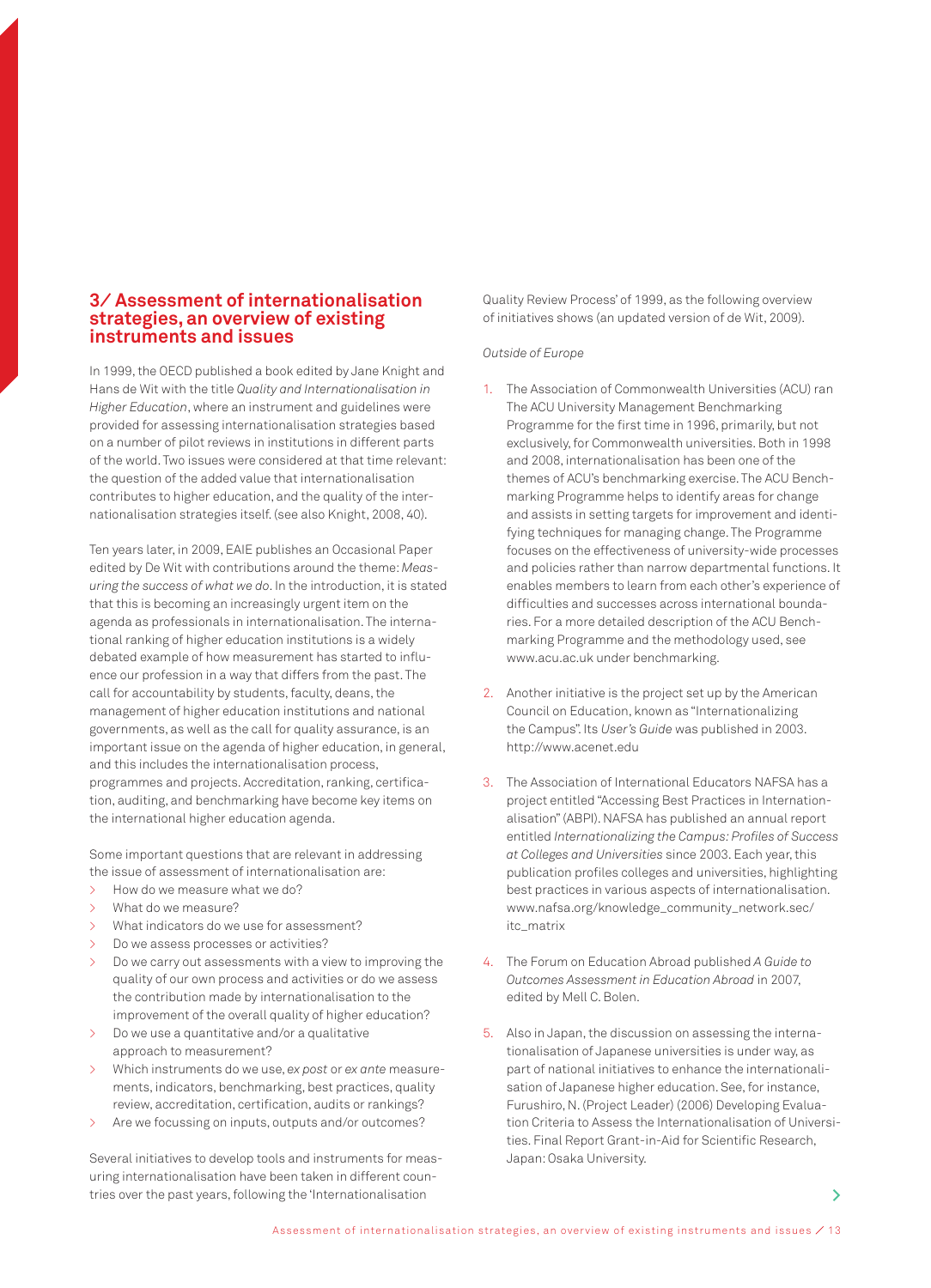6. The Forum Euro-LatinoAmericano di Torino has established a Universities Benchmarking Club, to support each university's continued efforts towards improvement through systematic comparisons of various key aspects among participating universities. It includes internationalisation of human resources as one theme, and is considering to expand to other internationalisation themes as well. http://www.forumtorino.org/index. php?IDpage=638&lang=eng. The Columbus Programme has established a web-based benchmarking instrument in connection with this project, focussing among other son the internationalisation of the curriculum and implementation of internationalisation strategies.

*In Europe*, the following ones can be identified.

- 7. The European Centre for Strategic Management of Universities (ESMU), together with CHE and UNESCO/CEPES and the Universidade de Aveiro, has started a European Benchmarking Initiative in Higher Education, sponsored by the European Commission, which also includes internationalisation. See www.education-benchmarking.org. ESMU has been carrying out a benchmarking exercise for its member institutions, based on ACU's model, since 1999. In 2005, internationalisation was one of the themes.
- 8. The Spanish Agencia Nacional de Evaluación de la Calidad y Acreditación (ANECA) conducted a pilot project in 2005- 2006 with the aim of assessing the international relations of universities which involved five Spanish universities. Based on this pilot project, the European Foundation for Quality Management (EFQM) recently gave the quality mark "Committed to Excellence" to Universidad Pontificia de Comillas in Madrid for its international relations. The evaluation tool developed by ANECA for the self-assessment of the international relations offices can be found at http://www.aneca.es/active/active\_serv\_rrii.asp.
- 9. The Centre for Higher Education Development (CHE) in cooperation with a group of German institutions of higher education developed a list of indicators, "*How to measure internationality and internationalisation of higher education institutions! Indicators and key figures.*" http://www. che.de/. See also Brandenburg et all, 2009.
- 10. The Netherlands Organisation for International Cooperation in Higher Education (Nuffic) in collaboration with a group of Dutch institutions, developed an instrument, MINT (Mapping Internationalisation) to help institutions and their programmes to assess their internationalisation. It is defined as an instrument to reach the intended

internationalisation objectives; a way to profile and identify the own institution; and an instrument to support audits, and a method to make benchmarking with other institutions and programmes more easy. http://www. nuffic.nl/nederlandse-organisaties/services/kwaliteitszorg-en-internationalisering/internationalisering-inkaart-inkt/literatuur.

- 11. Flemish institutions of higher education are developing indicators to assess the quality of institutional strategies for internationalisation. (Michaël Joris, 2008)
- 12. There is the Bologna Process Stocktaking exercise, which includes indicators for the degree system, quality assurance and recognition.
- 13. And very recently the project Indicators for Measuring and Profiling Internationalisation (IMPI), based on the CHE project, MINT, and the ESMU project, which starts in October 2009 with EU-funding and includes the following partners: CHE, Nuffic, Campus France, SIU, ACA and Perspektywy. Associate partners are DAAD, VLHORA, 15 individual universities and up to 15 individual HEIs from the Coimbra group.

The IMPI-project is at present the most relevant activity in line with this paper. The rationale for and content of the project is described as follows: *"Bologna and Lisbon call for increased competitiveness and globalisation in higher education is developing rapidly, but so far no European-wide approach has been made to measure internationalisation. Transparency and accountability in internationalisation are not in place yet. To this end, a set of indicators will be developed with relevance to all European HEIs. It provides options for comparison on the one hand but also offers opportunities for HEIs to choose their individual profile of internationalisation. Such a set of indicators will be co-developed by national and supranational entities together with a broad set of individual HEIs as well as the Coimbra Group and the DAAD as associate partners to ensure both relevance and acceptance in the community. The project aims at providing HEIs with insight into their performance and means for improvement. The goal is to increase the OVERALL performance of European HEIs in internationalisation. The milestones of the project will be a set of key indicators, a toolbox for HEIs to profile their internationalisation as well as a number of dissemination instruments (workshops, symposium, website) which will bring together stakeholders from different levels to discuss the results and start implementation.* 

*A two-step benchmarking initiative will ensure that the practicability of the suggestions will be tested. The establishment of*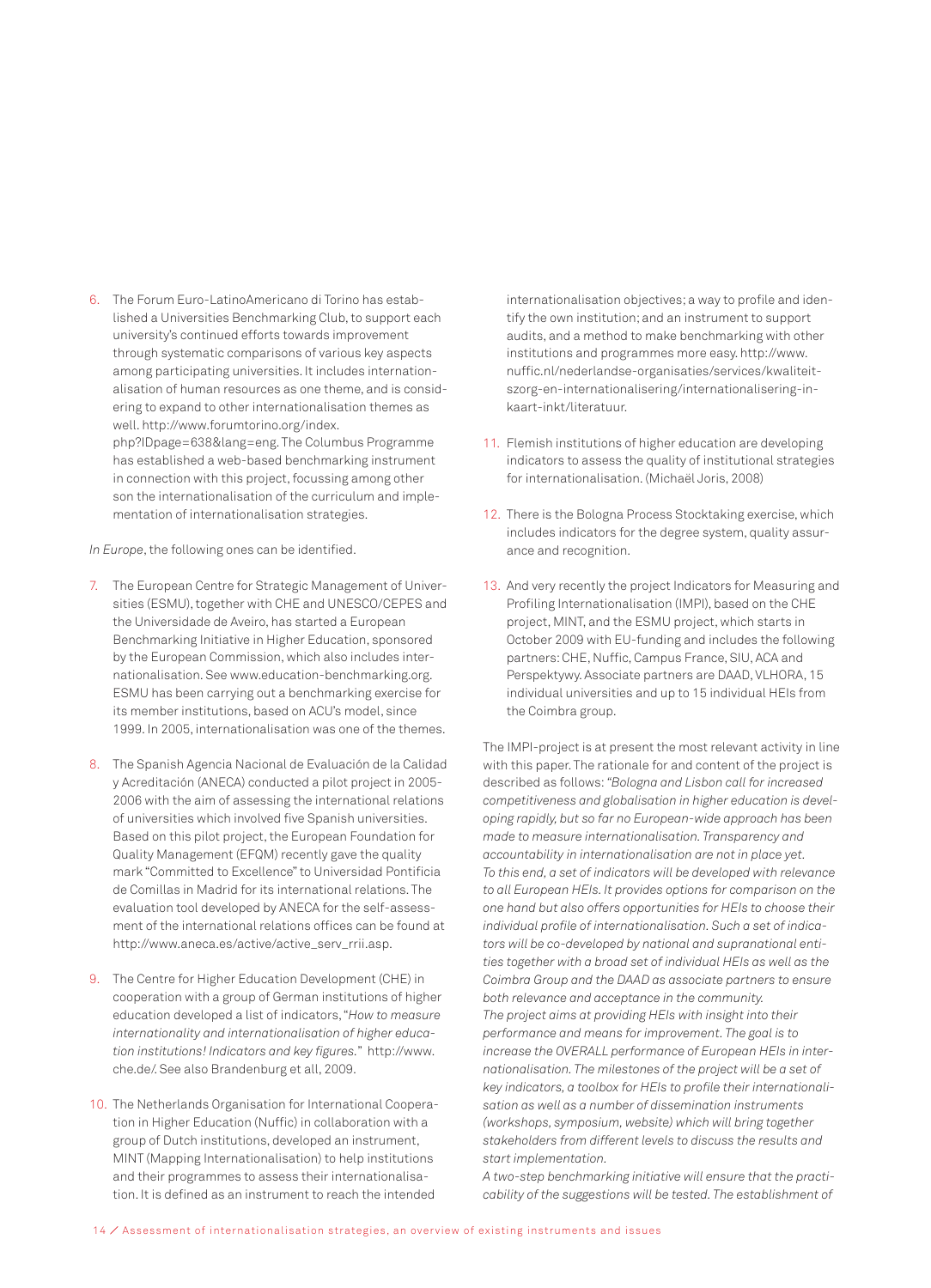*some kind of association of HEIs focusing on the advancement of accountability and transparency in internationalisation is envisioned. The project will lead to a considerable improvement in accountability and transparency of internationalisation and through new tools an improvement process on internationality will finally help to enhance the competitiveness of European HEIS."*

In addition to these instruments, there are also developed several *Codes of Practice* for internationalisation.

- 14. The 'Code of Practice for Educational Institutions and Overseas Students' by the United Kingdom Council for Overseas Student Affairs (UKCOSA) in the mid-1980s
- 15. The 'Code of Ethical Practice in International Education' by the Canadian Bureau for International Education (CBIE) of 1996
- 16. The 'Principles for Transnational Education' of the Global Alliance for Transnational Education (GATE) of 1997.
- 17. The 'Code of Ethical Practice in the Provision of Education to International Students' by Australian Universities of the Australian Vice-Chancellors Committee (AVCC) of 1998.

The last four are taken from Knight (2008, 52-56), who also mentions the ISO 9000 Set of Standards and their possible use for quality assessment of internationalisation and makes reference to the Guidelines for Quality Cross-border Provision of UNESCO/OECD of 2005. (ibid, 127).

There are probably more interesting examples to be found and, although they all seem to have some common bases (in particular the IQR guidelines of the OECD's Programme on Institutional Management of Higher Education (IMHE) of 1999), there are also striking differences based on national contexts and institutional cultures.

All of them measure inputs and/or outputs, and not outcomes. According to Hudzik and Stohl (2009), outcomes are *"usually most closely associated with measuring goal achievement and the missions of institutions (…) and are the really important measures."* However, the German indicators project state that only input and output indicators are developed, as outcomes would have required large-scale, in-depth surveys of samples, which was beyond the scope of the project. The Dutch MINT tool also stays clear of outcomes. Deardorff, Pysarchik and Yun (2009), however, state that the assessment of outcomes is possible and that workable frameworks are available.

Instruments dealing with Intercultural Competences are more oriented to outcomes and several tools exist, primarily in the USA, such as Intercultural Development Inventory (IDI); Cross-Cultural Adaptability Inventory (CCAI); Intercultural Conflict Styles Inventory; Languages Strategies Survey; Strategies Inventory for Culture Learning; Beliefs Events, Values Inventory (BEVI); Global Perspectives Inventory (GPI); Assessment of Intercultural Competence; and many more.

Quality assurance in general terms refers to the policies, attitudes, actions, and procedures necessary to ensure that quality is being maintained and enhanced. (Woodhouse, 1999). Woodhouse identifies four different approaches: general accreditation, specialised or profession accreditation, audit or review, and quality assessment. Most of the instruments described above fall in the category of audits and reviews and focus on 'How good are you at achieving your stated objectives'. Most combine self-assessment with external peer review and some have an award incentive attached to it.

Benchmarking is another instrument that is used in assessing the quality of internationalisation. In the list of instruments presented above, several are using benchmarking. Comparison and identification of best practices are two additional elements that form key aspects of benchmarking exercises, and the exercise itself is also focused on improvement. Also for benchmarking one needs a list of measures or indicators.

Knight (2008, 43) concludes from the Internationalisation Quality Review Process, and this can be extended to the other instruments as well, *"that institutions need a way to monitor internationalisation and collect information on an ongoing basis. Institutions often spend too much time describing in very vague terms the status of the internationalisation. More precise, relevant measures of explicit objectives and targets will help provide the information necessary to analyze strengths and areas of improvements. With the information collected from the tracking measures, institutions can proceed to the more important step of analyzing how to maintain areas of strength, improve areas of weakness, and ensure that internationalisation goals and objectives are met. This is, in turn a precursor to analyzing the results and outcomes of internationalisation endeavors."* 

Knight (ibid, 48-49) uses the term 'tracking measure' as opposed to 'performance measure' or 'indicator' as it expresses progress rather than output. Both quantitative and qualitative measures should be used. To identify these measures, she states, is a challenge. *"They need to be relevant, clear, reliable, consistent, accessible, and easy to use.(…) Institutions need to be vigilant about their choice (…) Such meas-*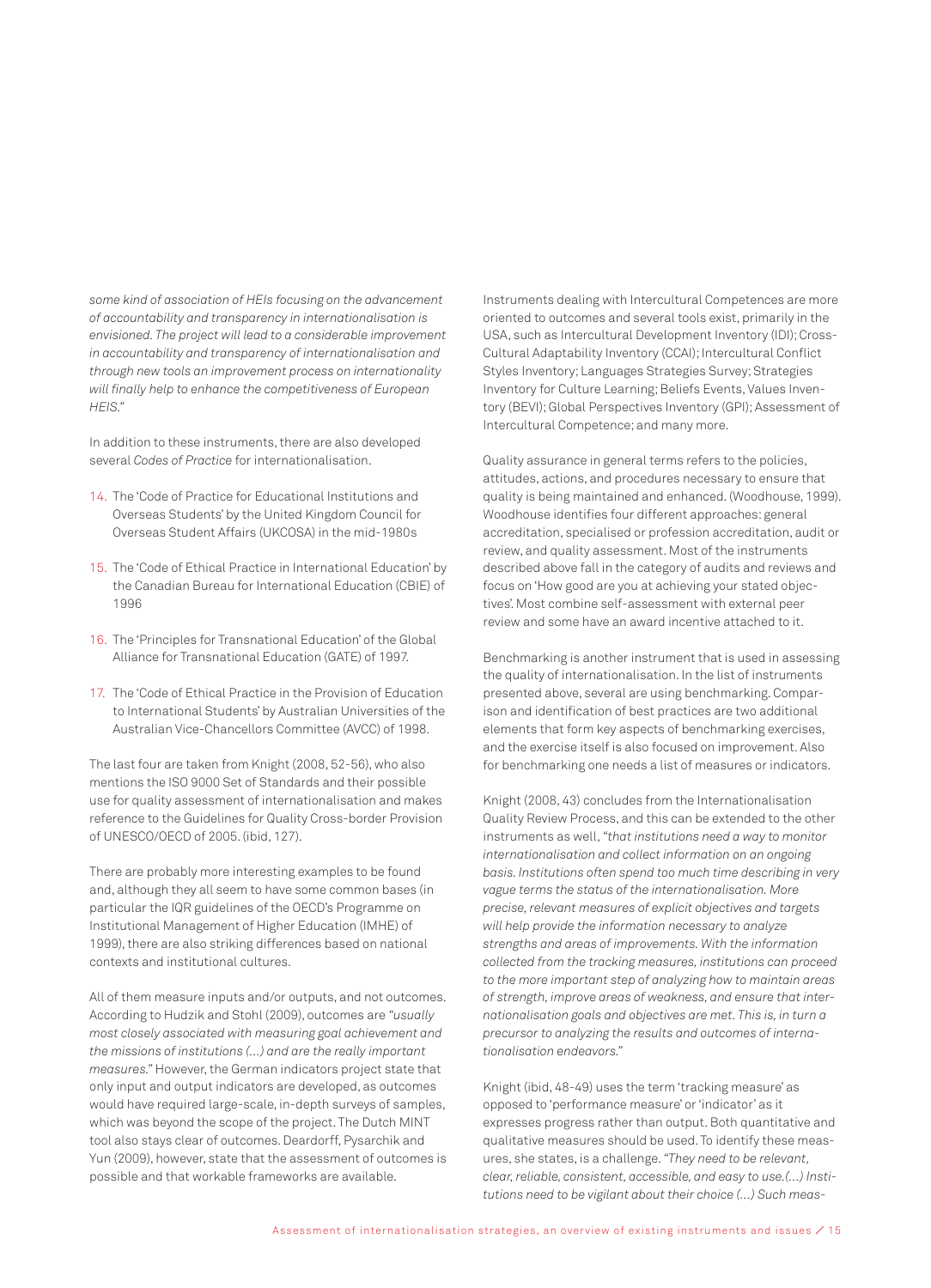*ures need to be pertinent to the desired objective and limited to the most relevant (…) (and they) need to stand the test of time, as they should be used over a period to get a true picture of progress toward reaching the objective and whether there is any improvement."* On the use of the terms 'performance indicators' or 'indicators' in the context of internationalisation, Knight (ibid, 58) observes that there is not a lot of work on them as there is also no consensus on their use yet and that given their quantitative approach and the high level of diversity within institutions they *"operate best at the program level within individual institutions. It has been suggested that the higher the level of their aggregation, the less useful quality indicators become."* 

As principle guidelines, the 'Internationalisation Quality Review Process' has learned that the following are crucial:

- > Focused on two aspects: progress (measured by quantitative and qualitative measures) and quality (measured by opinion of those who do the assessment)
- Measured according to the objectives and targets set by the institution
- > Focused on both organisational and programme strategies
- > More oriented to evaluating the process than the outcomes or impact
- > Pointed to where improvement is desirable and necessary
- Accepting that there is no ideal or optimal measurement profile
- Focused on how the different elements work together in an integrated and strategic manner
- Need to take place on a regular basis and over a period of time as to reinforce the process. (Knight, ibid, 44-45)

One can add to that list also that the quality review of internationalisation requires a commitment and involvement at all levels: leadership, faculty, students and administrative staff.

Brandenburg et all (2009) make in the context of assessment an interesting distinction between internationalisation (a process with a focus on improvement) and internationality (a description of the present state of internationalisation).

Last but not least, the diversity of the context is most relevant. As mentioned before, there are different types of institutions; different disciplines within one institution; different levels of education; and different institutional, local, national and regional cultures and environments. Instruments for assessment have to recognise this differences and to be able to contextualise the internationalisation process. The key questions of assessment of internationalisation are: why are you doing it, how do you do it, and what do you want to reach with it, and these questions have to be placed in their specific context.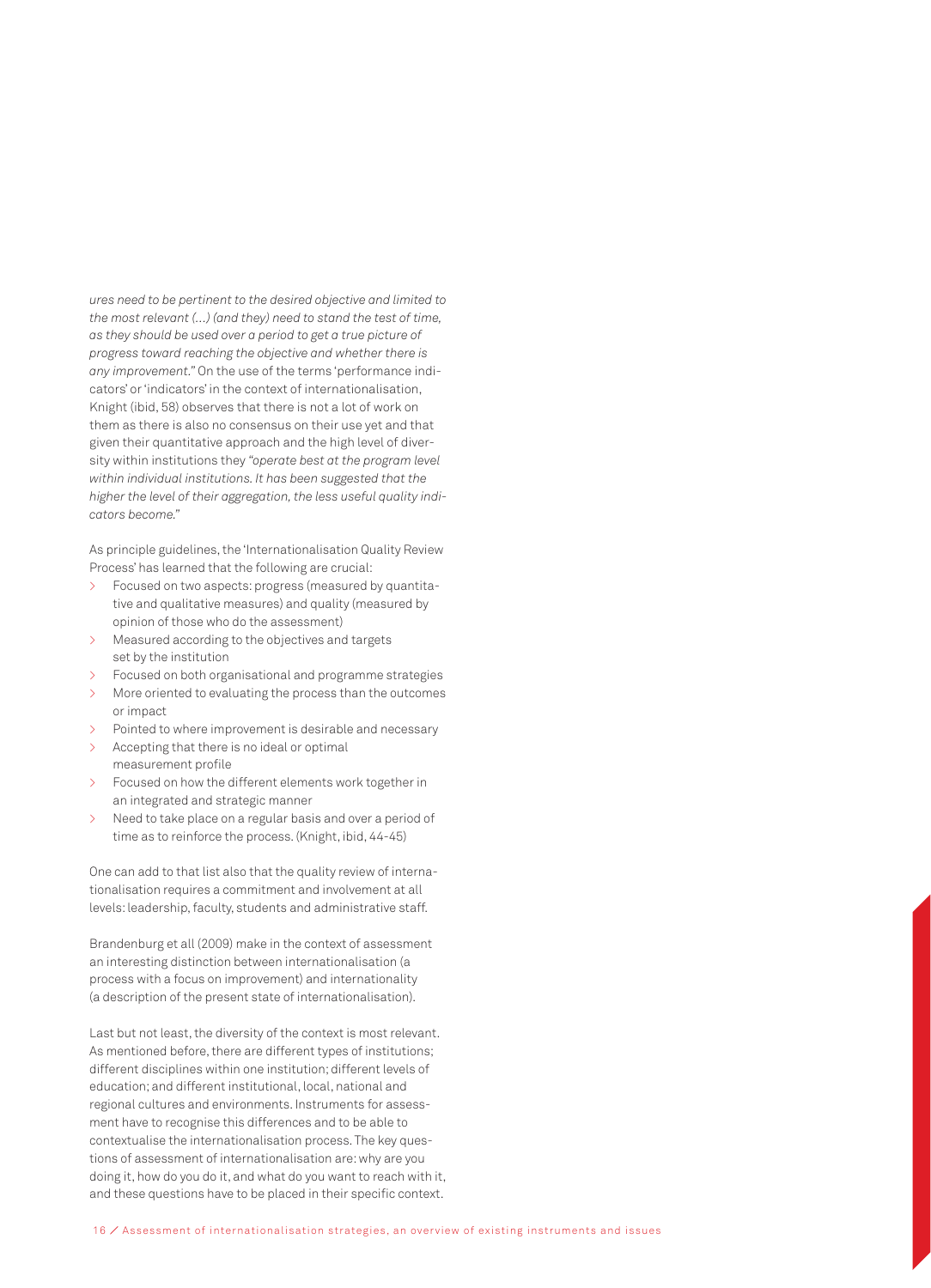# 4 ⁄ Lists of measures or indicators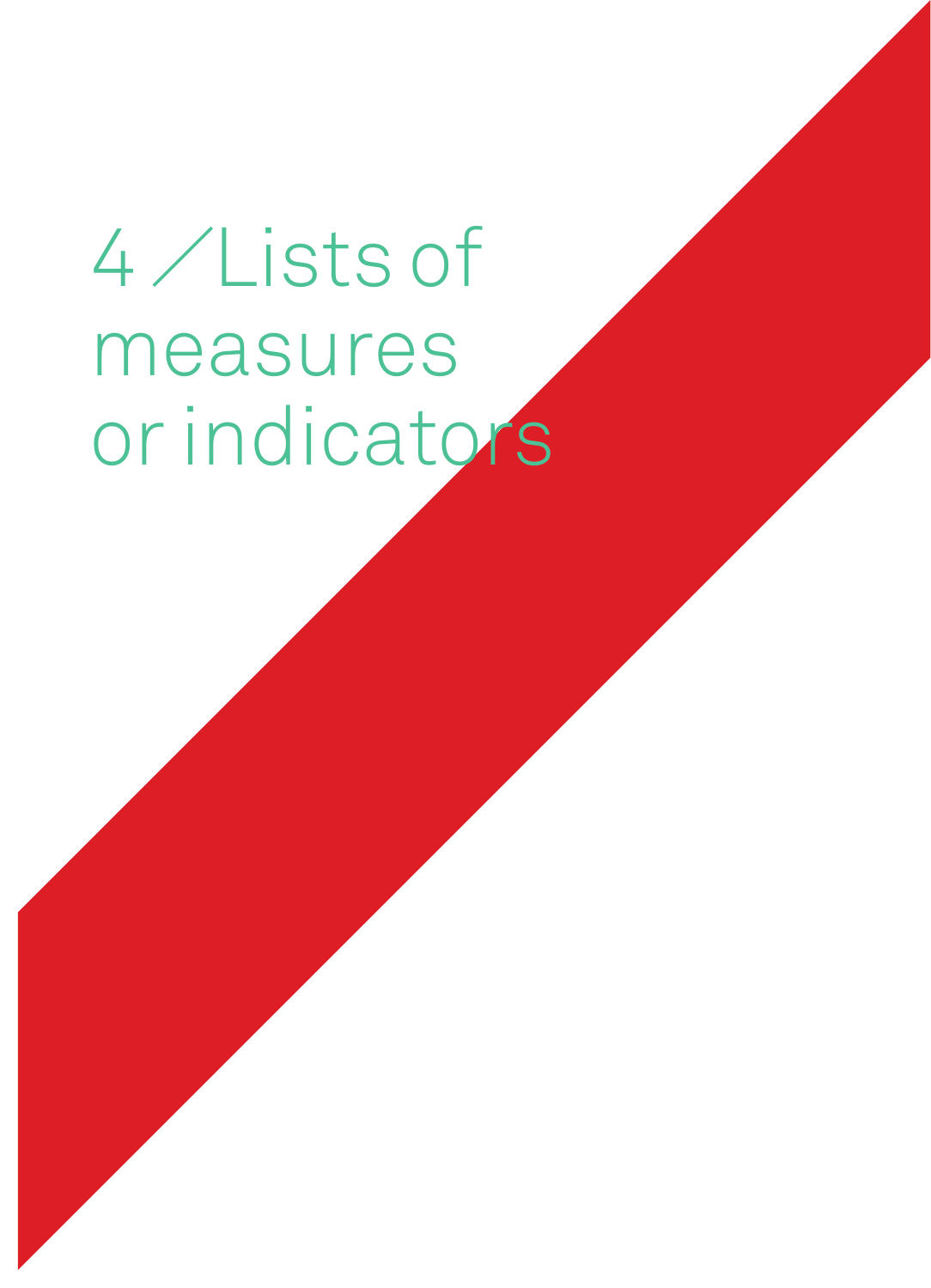## **4 ⁄ Lists of measures or indicators**

At the beginning of the paper we have stressed the importance of the notion of diversity in higher education: by type of institution, by discipline, by programme, by level and by the different approach the institution takes. This has to be taken into account when a list of measures or indicators is developed. As Joris ( 2008) states, on the one hand the material must be sufficiently relevant to design an instrument that can be used for all kind of different purposes, on the other hand it has to serve as a self-assessment instrument to make results visible and measurable, and to serve as benchmarks and allow benchmarking.

He observes that the notion of context is important, as one has to be aware that one should not compare things that are different. The value of an indicator and how relevant the indicator is must be defined by the context in which one uses the indicator. It is because of those reasons, most instruments, following the example of the 'Internationalisation Quality Review Process', use the term 'Guidelines' or 'Outline', from where the institution or the programme can select those measures which are relevant in their context.

Most instruments refer to a list of categories, for instance the one used by the ACE:

- 1. Articulated commitment
- 2. Academic offerings
- 3. Organisational infrastructure
- 4. External funding
- 5. Institutional investment in faculty
- 6. International students and student programs.

#### NAFSA uses criteria:

- 1. The campus has been widely internationalized across schools, divisions, departments and disciplines.
- 2. There is evidence of genuine administrative or even board-level support for internationalisation.
- 3. The campus-wide internationalisation has had demonstrative results for the students.
- 4. The institution's mission or planning documents contain an explicit or implicit statement regarding international education
- 5. The institution's commitment to internationalisation is reflected in the curriculum
- 6. The campus-wide internationalisation has had demonstrative results within the faculty
- 7. There is an international dimension in off-campus programs and outreach
- 8. There is internationalisation in research and/or faculty exchange

9. The institution supports education abroad as well as its international faculty, scholars and students.

Nuffic uses the term 'dimensions':

- 1. Internationalisation objectives
- 2. Internationalisation activities
- 3. Facilities
- 4. Embededness in the organisation

CHE uses the term indicators and gives the following list:

#### Overall aspects

- > Input
- > Management in general
- > Professors
- > Young researchers
- > Administrative staff/non-academic staff
- > Resources
- > International networking

#### Academic research

- > Input
- > Professors
- > International networking in research
- > Resources
- > International research projects
- > Output
- > Research findings
- > Young researchers

#### Teaching and studies

- > Input
- > Lecturers
- Students (Bachelor/Master handled separately
- > Service and administration
- > International networks for teaching and studies
- > Resources
- > Study programmes/Curricula
- > Output
- > Graduates (Bachelor/Master/doctoral candidates to be
- > handled separately
- > International reputation

Joris (2008) makes reference to Mestenhauser's seven domains:

- 1. Specialised academic disciplines such as International Relations, Area Studies
- 2. Foreign language teaching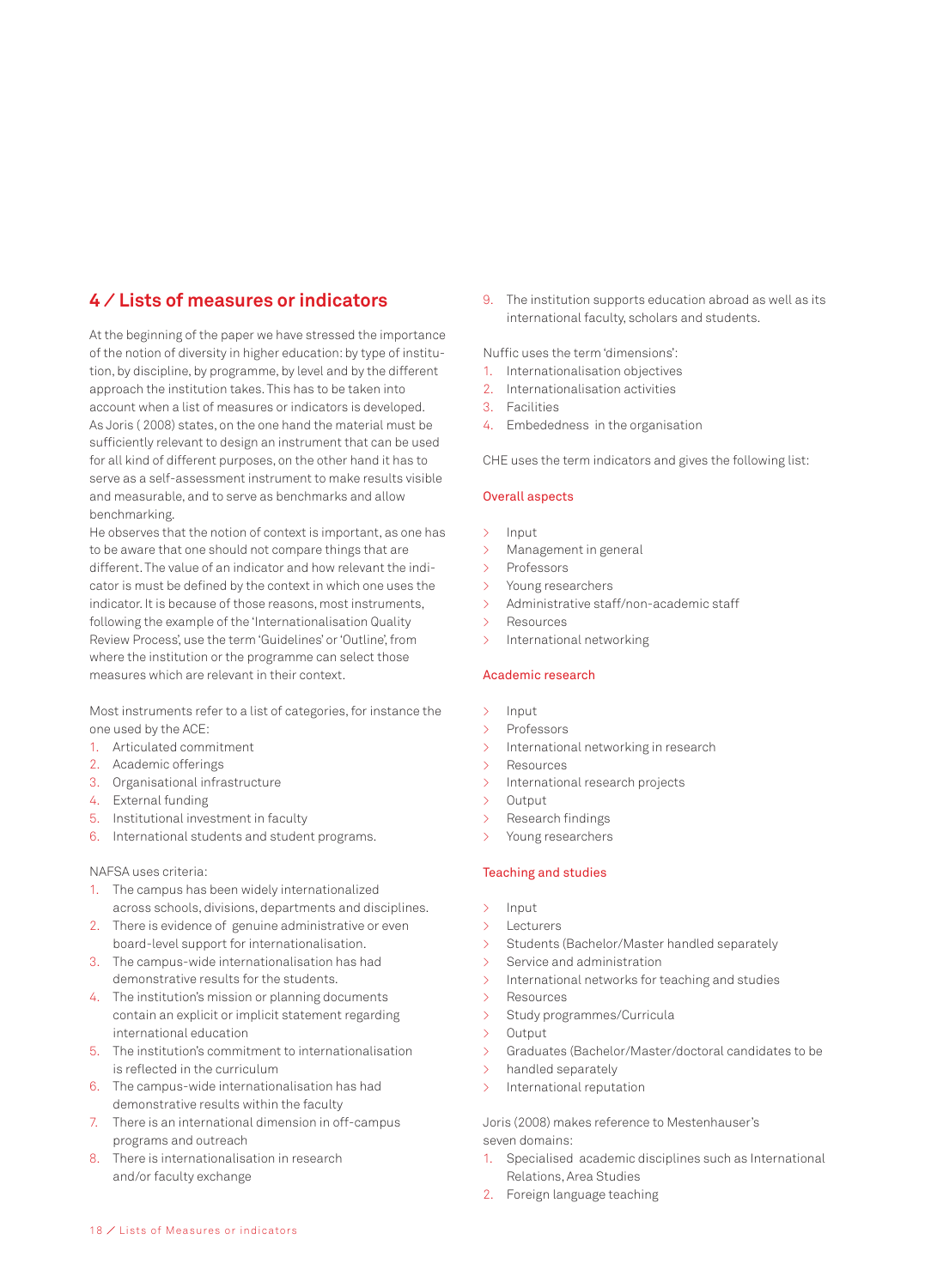- 3. Academic disciplines which (must) have inherent international componentens, such as social and political sciences, journalism, economics, pedagogy, psychology, communications, management, anthropology
- 4. Courses which are international oriented in other disciplines which are primarily focused on the labour market
- 5. Exchange of students, teachers and other staff
- 6. The administration around internationalisation such as management of bilateral contracts and agreements, recruitment of international students, etc.
- 7. Policy development around internationalisation, governance.

He also makes reference to Elinboe's six characteristics of internationalisation practices:

- 1. Internationalisation in and of policy
- 2. Involvement of staff in international activities
- 3. International curriculum
- 4. International study opportunities for students
- 5. Integration of international students and staff
- 6. International co-curricular units and activities.

The guidelines of the Internationalisation Quality Review Process, also described as the Outline for the Self-Assessment Process, include the following categories:

- > Context
- > Internationalisation strategies and policies
- > Organizational and support services
- > Academic programmes and students
- > Study abroad and student exchange programmes
- > Research and scholarly collaboration
- > Contracts and services
- Conclusions.

If you take a close look at them, the overarching conclusion is that these lists include more or less the same categories,. What they also have in common is that they are more directed to the assessment of institutional strategies than to programmes.

This is also the case with the recent publication *'Internationalisation and Quality Assurance'*, edited by Adinda van Gaalen which addresses as central question "how can we assure the quality of internationalisation of an institution." (2010, iv)

As rationale they all have primarily what is cited above for the IMPI project: *"The project aims at providing HEIs with insight into their performance and means for improvement."*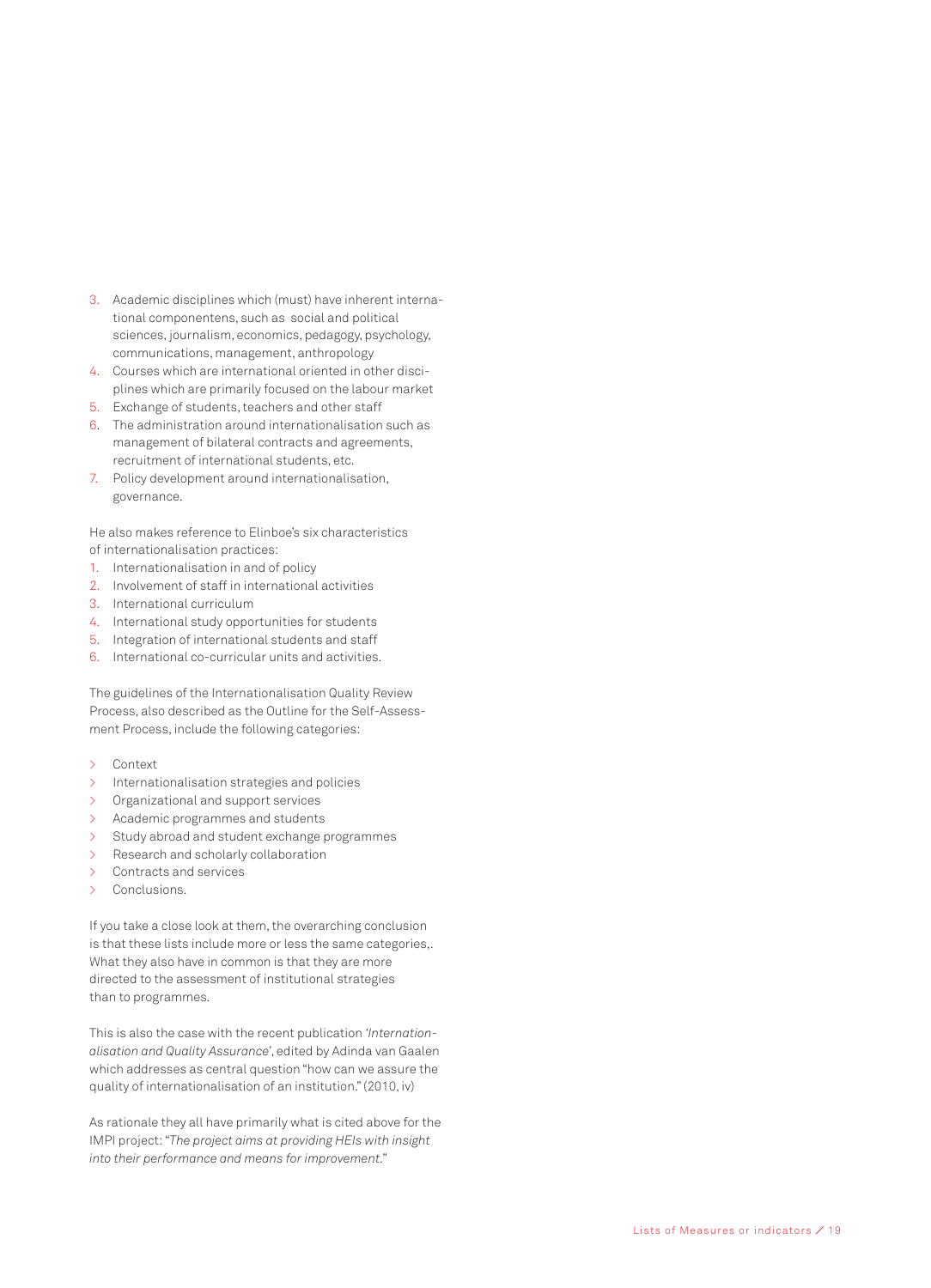## 5⁄ Concluding remarks: towards a European Programme **Label for** internationalisation?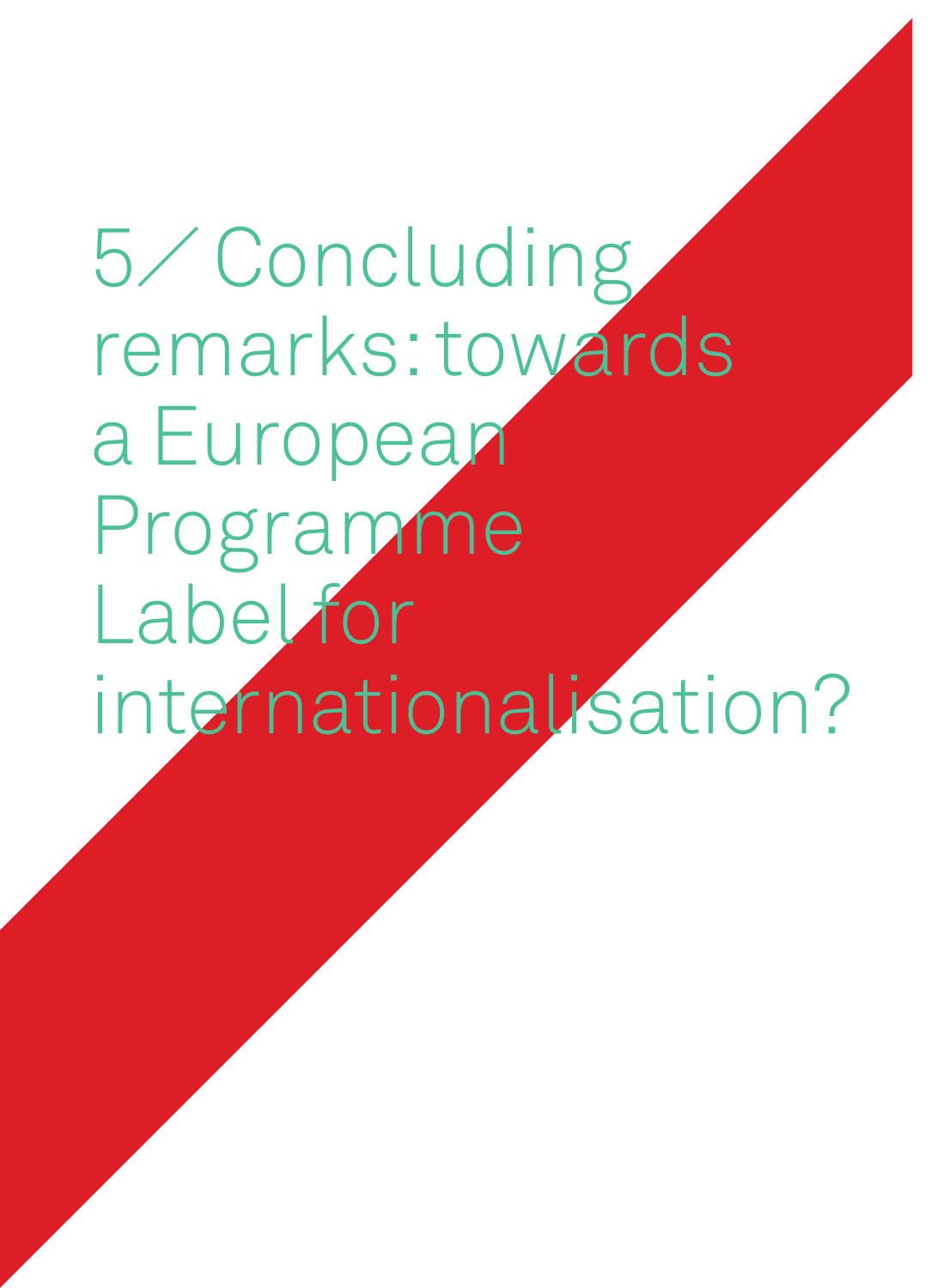## **5 ⁄ Concluding remarks: towards a European Programme Label for internationalisation?**

From the present overview, some issues come clearly to the forefront:

- > There appears a need for quality assessment of internationalisation strategies in higher education
- > Around the world, in particular in the USA and Europe, several instruments have been developed over the past 15 years to assess that quality
- > They use more or less the same programmatic and organizational categories for assessment
- > They are focusing on input and output assessment
- $\geq$  They are mainly taking place at the institutional level
- > They address the state of the art and/or the process for improvement
- > With preference some form of benchmarking as to create comparison and best practice is appreciated .

At the same time, one can observe that:

- > Institutions are reluctant to ongoing assessment of internationalisation strategies, as this is a time consuming process
- In the present world of branding and ranking, an instrument without some kind of certification is not considered a high priority
- Assessment of institutional strategies denies the diversity of strategies for disciplines and programmes and the different levels within them
- > Increasingly, institutions and programmes distinguish between a minimum requirement of internationalisation, applicable to all students and all programmes, and a maximum requirement, applicable to programmes and students with a high international and intercultural focus
- Internationalisation is becoming more mainstream in het higher education agenda, as in the present global knowledge economy internationalisation is strongly linked to innovation, interdisciplinarity and interculturality, and
- > Increasingly a link has to be made to learning outcomes for students.

Based on these observations, it appears advisable to develop a system of certification of internationalisation at the programme level. This certification should be able to distinguish programmes for the quality of their internationalisation. The following characteristics should be taken into consideration:

- The use of different assessment levels in order to indicate the state of internationalisation (what has been achieved so far) and to provide incentives for improvement (where is it heading to or what is attainable)
- > The certification is available at least at the level of the programme or a combination of programmes (bachelor and/or master; schools/faculties)
- The assessment procedure is not focused on a specific activity but is comprehensive towards internationalisation (the why, how and what of internationalisation)
- It should focus on how internationalisation contributes to the overall quality by focusing on qualitative indicators (vision, content, provisional elements and outcomes) while using quantitative indicators (e.g. staff mobility figures) as supporting elements
- It should be with preference a regional (European) or international certificate, as the purpose is to position it in a comparative international context
- The assessment should be done by a team which combines expertise on the subject, on quality assurance and on internationalisation, and should include international expertise and the student perspective
- Given the global knowledge economy and the diverse society we live in, both intercultural and international competencies should be addressed
- As much as possible, the assessment should be combined with existing assessment of the programme, as to avoid extra workload and costs.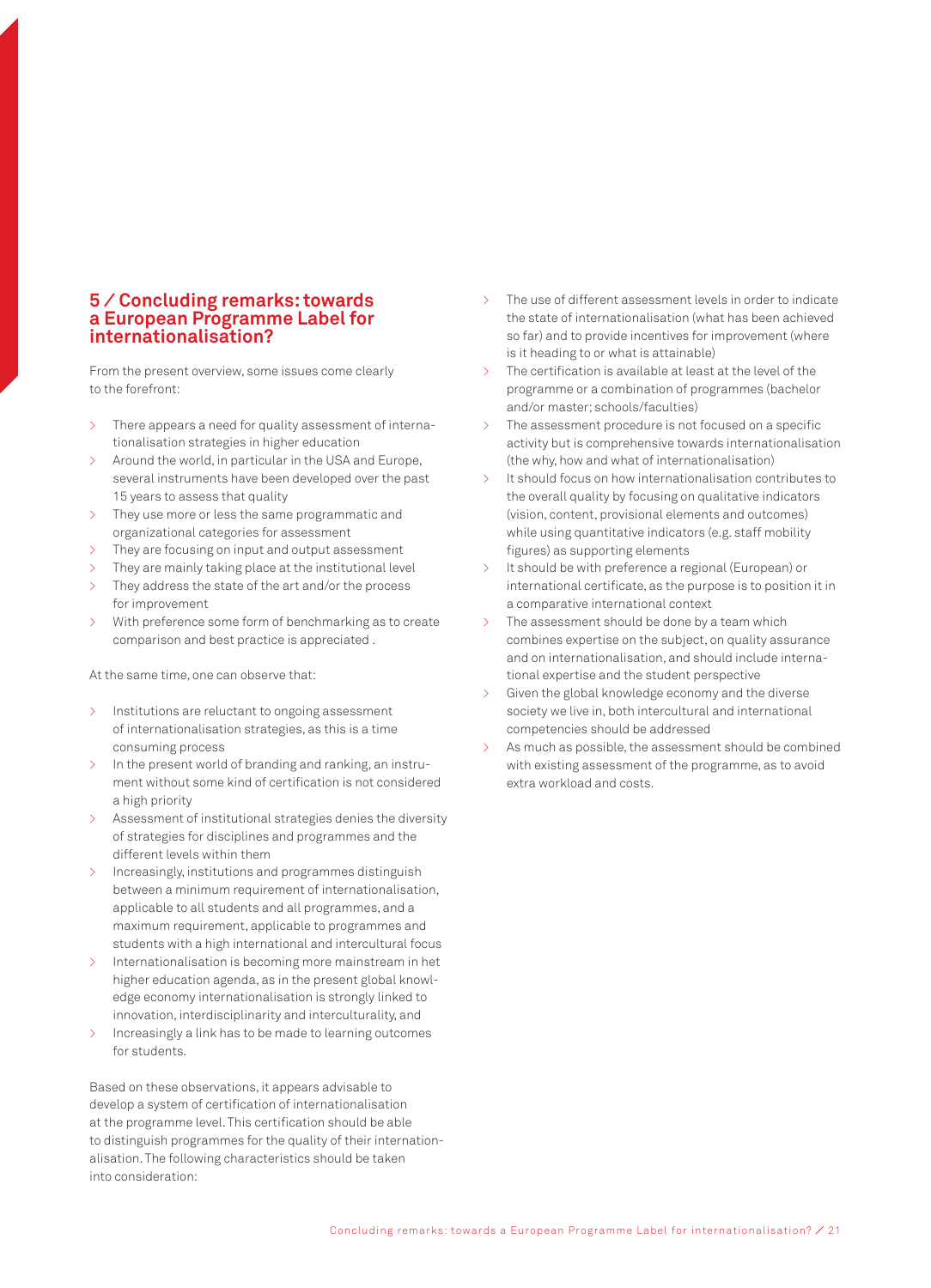# 6 / References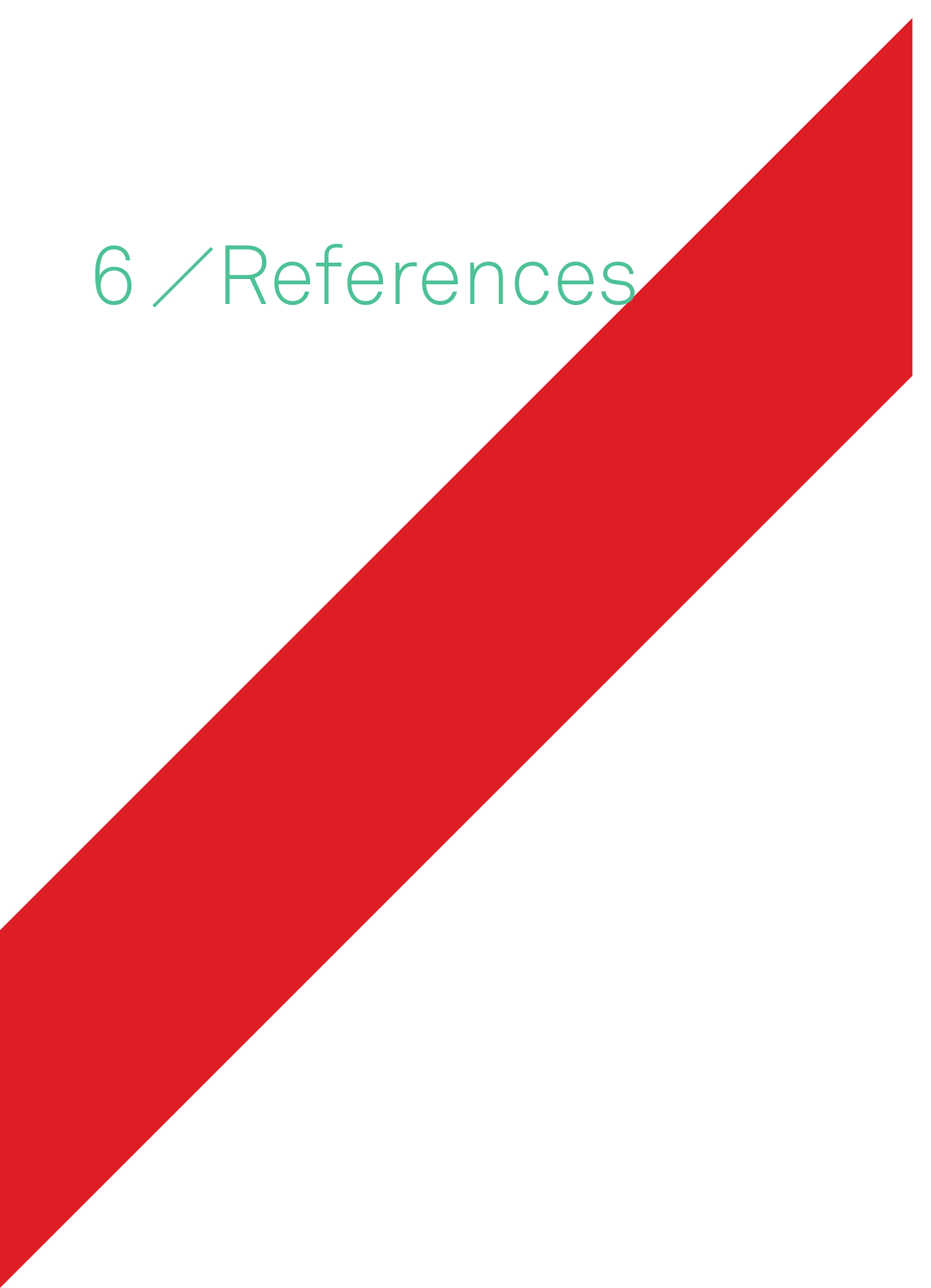## **6 ⁄ References**

Altbach, Phillip. 2006. "Globalization and the University: Realities in an Unequal World." In *International Handbook of Higher Education,* ed*.* P. G. Altbach and J. J .F. Forest. Dordrecht, The Netherlands: Springer.

Atlbach, Philip, Reisberg, Liz, and Rumbley, Laura. 2009. *Trends in Global Higher Education, Tracking an Academic Revolution.* Boston, Center for International Higher Education, Boston College.

American Council on Education. 2003. *Internationalizing the Campus. A User's Guide.* ACE, Washington.

AVCC. 1998. *Code of Ethical Practice in the Provision of Education to International Students.* Australian Universities of the Australian Vice-Chancellors Committee.

Brandenburg, Uwe, Ermel, Harald, Federkeil, Gero, Fuchs, Stephan, Gross, Martin, and Menn, Andrea. 2009. How to Measure internationality and internationalisation of higher education institutions! Indicators and Key Figures. In Hans de Wit (Ed.), *Measuring the Success of the Internationalisation of Higher Education*. EAIE Occasional Paper 22. European Association for International Education, Amsterdam.

Brandenburg, Uwe, and De Wit, Hans. (2010). The end of internationalisation. In *International Higher Education*. Winter 2010. Center for International Higher Education, Boston College.

CBIE. 1996. *Code of Ethical Practice in International Education.* Canadian Bureau for International Education, Canada.

*Communiqué of the Conference of European Ministers Responsible for Higher Education on the Bologna Process* (28-29 April 2009), Leuven.

De Wit, Hans. 2002. *Internationalisation of Higher Education in the United States of America and Europe: A Historical, Comparative, and Conceptual Analysis.* Westport, CT: Greenwood Press.

\_\_\_\_\_. 2005. *"Report on Internationalisation (E21)."* Report for the European Benchmarking Programme on University Management, Brussels.

\_\_\_\_\_. 2007. Planificación estratégica y mecanismos de aseguramiento de la calidad para la internacionalización. In PIHE, *Prácticas y tendencias para la internacionalización y la*  *cooperación entre universidades de América Latina y Unión Europea*. Universidad de Alicante, Alicante. \_\_\_\_\_. (Ed.). 2009. *Measuring the Success of the Internationalisation of Higher Education.* EAIE Occasional Paper 22. European Association for International Education, Amsterdam.

Deardorff, Darla, Thorndike Pysarchik, Dawn and Yun, Zee-Sun. 2009.Towards Effective International Learning Assessment: Principles, Design and Implementation. In Hans de Wit (Ed.), *Measuring the Success of the Internationalisation of Higher Education*. EAIE Occasional Paper 22. European Association for International Education, Amsterdam.

Frolich, Nicoline, and Amelia Veiga. 2005. "Competition, Cooperation, Consequences and Choices in Selected European Countries." In *Internationalisation in Higher Education: European Responses to the Global Perspective,* ed. B. Khem and H. de Wit. Amsterdam: European Association for International Education and the European Higher Education Society (EAIR).

Frolich, Nicoline. 2008. Justifications and Drivers. In Ase Gornitzka and Liv Langfedlt (Eds.), *Borderless Knowledge, Understanding the "New" Internationalisation of Research and Higher Education in Norway.* Higher Education Dynamics 22. Springer.

Furushiro, N. (Project Leader). 2006. *Developing Evaluation Criteria to Assess the Internationalisation of Universities.* Final Report Grant-in-Aid for Scientific Research, Japan: Osaka University.

GATE. 1997. *Principles for Transnational Education.* Global Alliance for Transnational Education, USA.

Hudzik, John K. and Stohl, Michael. 2009. Modelling Assessment of Outcomes and Impacts from Internationalisation. In Hans de Wit (Ed.), *Measuring the Success of the Internationalisation of Higher Education*. EAIE Occasional Paper 22. European Association for International Education, Amsterdam.

Joris, Michaël. 2008. *Hoe en waarom van de indicatorenlijst.* Unpublished document. Belgium.

Knight, Jane. 2008. *Higher Education in Turmoil. The Changing World of Internationalisation.* Rotterdam, the Netherlands: Sense Publishers.

Knight, Jane, and de Wit, Hans (Eds.). 1999. *Quality and Internationalisation of Higher Education.* OECD, Paris.

NAFSA. 2003. *Internationalizing the Campus: Profiles of*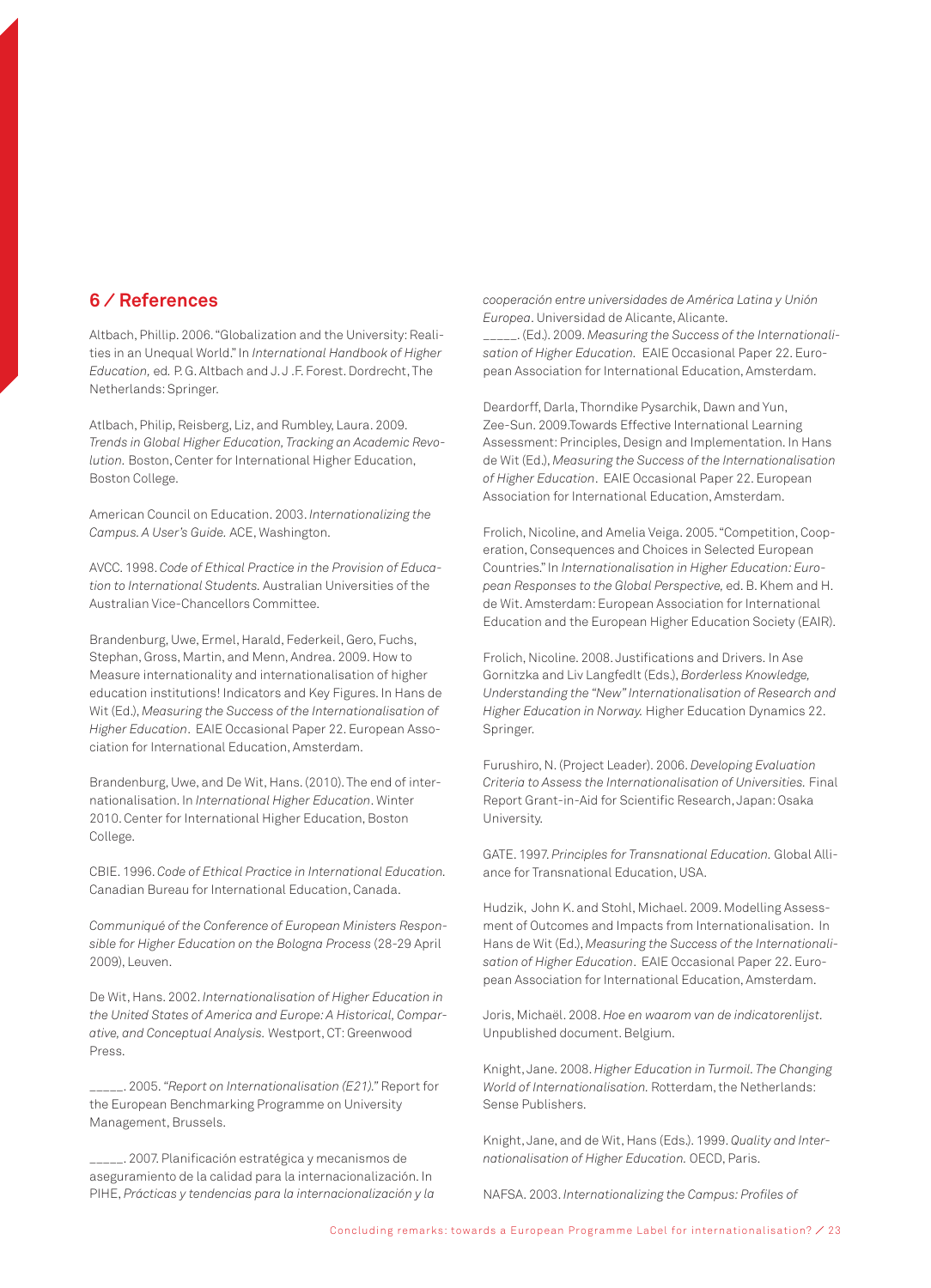*Success at Colleges and Universities*. Each year, this publication profiles colleges and universities, highlighting best practices in various aspects of internationalisation. www.nafsa. org/knowledge\_community\_network.sec/itc\_matrix

Naidoo, Rajani, and Ian Jamieson. 2005. "Knowledge in the Marketplace: The Global Commodification of Teaching and Learning in Higher Education." In *Internationalizing Higher Education, Critical Explorations of Pedagogy and Policy*, ed. P. Ninnes and M. Hellsten. Hong Kong: Comparative Education Research Centre, the University of Hong Kong/Springer.

Olson, Christa, Evans, Rhodri, and Shoenberg, Robert E. 2007. *At Home in the World. Bridging the Gap.* American Council on Education (ACE), Washington.

Reinalda, Bob, and Ewa Kulesza. 2005. *The Bologna Process-- Harmonizing Europe's Higher Education.* Opladen, Germany, and Bloomfield Hills, MI: Barbara Budrich Publishers.

Scott, Peter. 2005. "The Global Dimension: Internationalising Higher Education." In *Internationalisation in Higher Education: European Responses to the Global Perspective,* ed. B. Khem and H. de Wit. Amsterdam: European Association for International Education and the European Higher Education Society (EAIR).

Teichler, Ulrich. 2004. "The Changing Debate on Internationalisation of Higher Education." *Higher Education*, 48: 5-26.

UKCOSA. *The 'Code of Practice for Educational Institutions and Overseas Students'.* United Kingdom Council for Overseas Student Affairs, UK.

UNESCO. 2009. World Conference on Higher Education: The New Dynamics of Higher Education and Research For Societal Change and Development, 5 – 8 July 2009. COMMUNIQUE (8 July 2009), Paris.

Van der Wende, Marijk C. 2001. "Internationalisation Policies: About New Trends and Contrasting Paradigms." *Higher Education Policy* 14 (3): 249-259.

Van Gaalen, Adinda. 2010. *Internationalisation and Quality Assurance.* EAIE Professional Development Series for International Educators. EAIE, Amsterdam.

Woodhouse, David. 1999. Quality and Quality Assurance. In Jane Knight and Hansde Wit (Eds.). 1999. *Quality and Internationalisation of Higher Education.* OECD, Paris.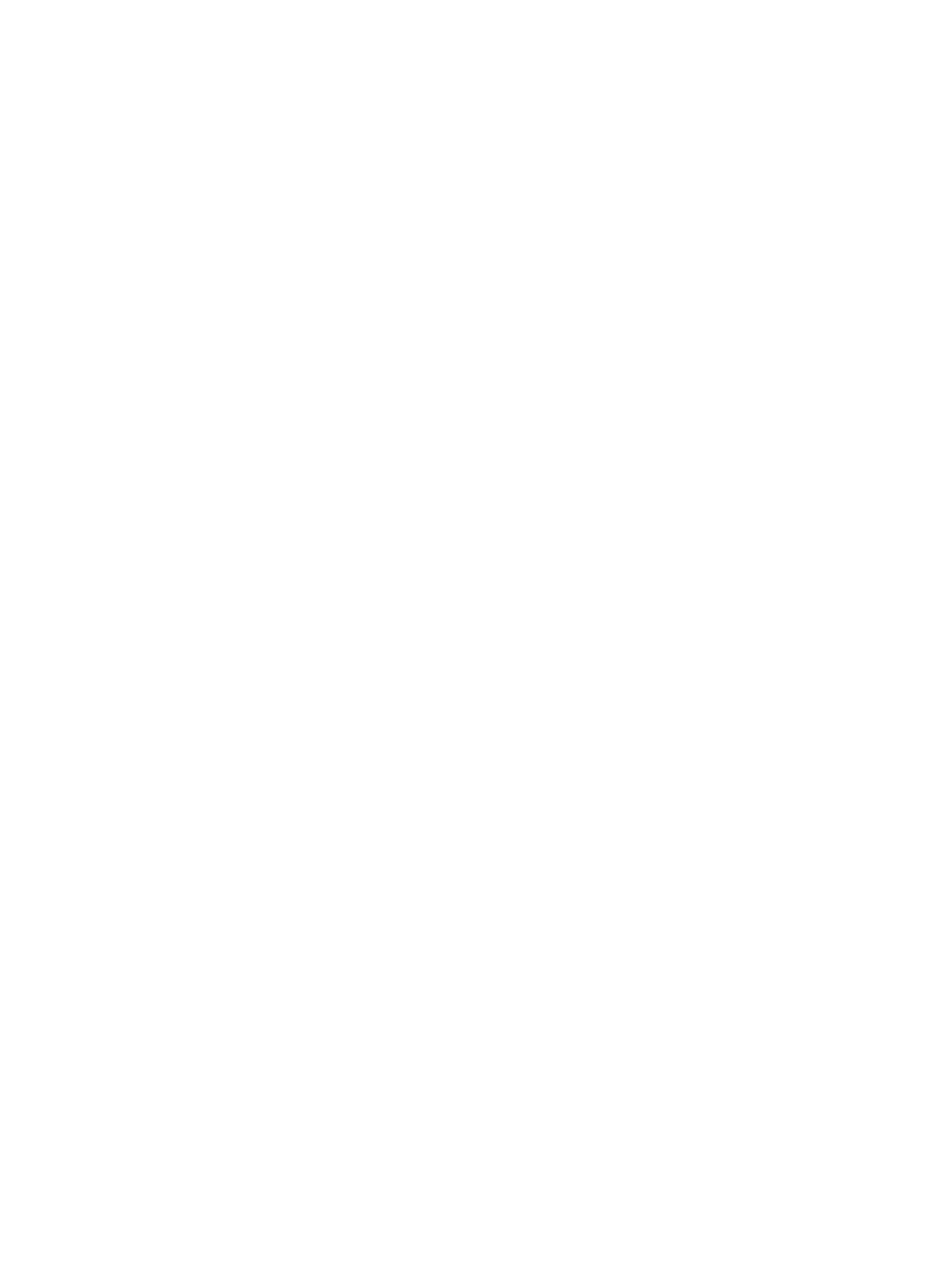Hans de Wit is Professor (lector) of Internationalisation of Higher Education at the School of Economics and Management of the Hogeschool van Amsterdam, University of Applied Sciences, since August 2009.

He is the Co-Editor of the *'Journal of Studies in International Education'* (Association for Studies in International Education/ SAGE publishers). He has (co)written several other books and articles on international education and is actively involved in assessment and consultancy in international education, for organisations like the European Commission, UNESCO, World Bank, IMHE/OECD, Salzburg Seminar, NVAO and ESMU.

His latest books are Hans de Wit (2009). (Ed.), *Measuring Success in Internationalisation of Higher Education*, EAIE Occasional Paper, Amsterdam; and Hans de Wit, Pawan Agarwal, Mohsen Elmahdy Said, Molatlhegi Sehoole and Muhammad Sirozi, (Eds.). (2008). *The Dynamics of International Student Circulation in a Global Context.* SensePublishers, Rotterdam, the Netherlands.

In 2005-2006 he was a New Century Scholar of the *Fulbright Program* Higher Education in the 21st Century, in 1995 and 2006 a visiting scholar in the USA (Center for International Higher Education, Boston College) and in 2002 in Australia. He has been among others Vice-President for International Affairs and Senior Advisor International at the University of Amsterdam, in the period 1986-2005, and director of international relations at Tilburg University in 1981-1985. He has a bachelor, master and PhD from the University of Amsterdam. Hans de Wit is founding member and past president of the *European Association for International Education* (EAIE).